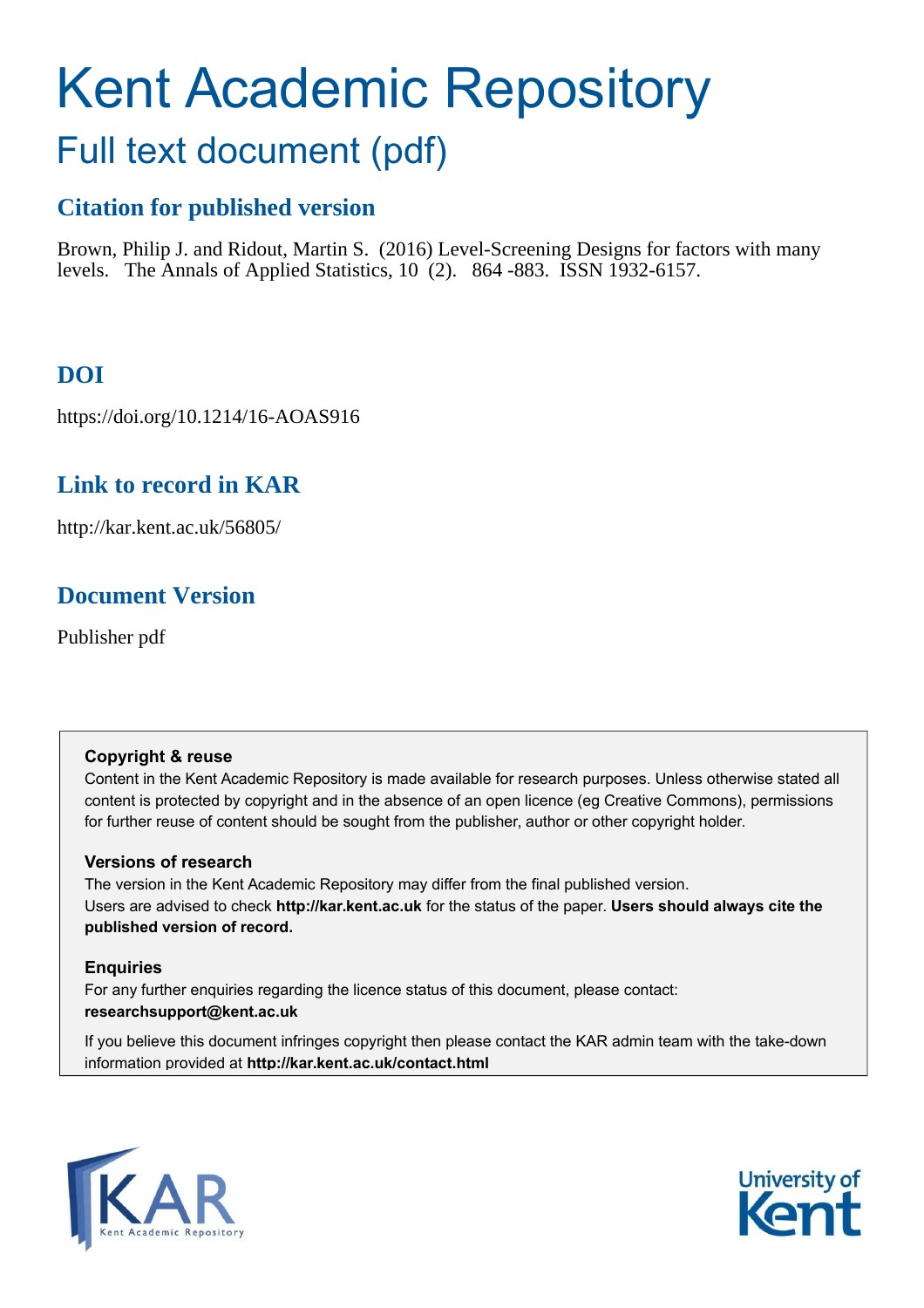### <span id="page-1-0"></span>**LEVEL-SCREENING DESIGNS FOR FACTORS WITH MANY LEVELS**

#### BY PHILIP J. BROWN AND MARTIN S. RIDOUT

#### *University of Kent*

We consider designs for  $f$  factors each at  $m$  levels, where  $f$  is small but  $m$  is large. Main effect designs with  $mf$  experimental points are presented. For two factors, two types of designs are investigated, termed *sawtooth* and *dumbbell* designs, based on a graphical representation. For three factors, cyclic sawtooth designs are considered. The paper seeks optimal and near optimal designs which involve factors with many levels but few observations. It also investigates issues of robustness when as much as one third of the data is structurally missing. An important area of application is in screening for drug discovery and we compare our designs with others using a published data set with two factors each with fifty levels, where the dumbbell design outperforms others and is an example of an inherently unbalanced design dominating more balanced designs.

**1. Introduction.** In the context of factorial experimentation, the term *screening design* usually refers to designs in which there are many factors and the aim is to identify the most important of these using designs with a small number of levels of each factor; see, for example, [Box, Hunter and Hunter](#page-18-0) [\(2005\)](#page-18-0), Chapters 6, 7. In contrast, this paper is concerned with experiments with a small number of factors, but where each factor has a large number of unordered levels. Our defining example, from [Pickett et al.](#page-18-0) [\(2011\)](#page-18-0), has two factors each with 50 levels, comprising different chemical modifications made at two sites on a target molecule. We do not assume any knowledge of these levels, either physical or chemical. The aim is to identify modifications that result in a high level of pharmaceutical activity. This aim presents a different type of screening problem that has wide applicability in drug development and other areas and can be supplemented by more informed knowledge. We refer to such designs as *level-screening* designs. They should provide fertile ground in widely used *combinatorial chemistry* [\[Thayer](#page-19-0) [\(1996\)](#page-19-0)], a laboratory technique in which many molecular combinations, exploiting chemical series and synthesis routes, are tested for biological activity.

One common feature of both problems is that it may be feasible to include only a small fraction of all possible combinations of factor levels in the experiment. Another common feature is a focus on main effects at this initial experimentation stage, with interactions assumed to be negligible. Conventional interaction models,

Received December 2014; revised February 2016.

*Key words and phrases.* Screening designs, lead optimization in drug discovery, main effects, microarray loop designs, connectivity, identifiability, prediction and contrast variance.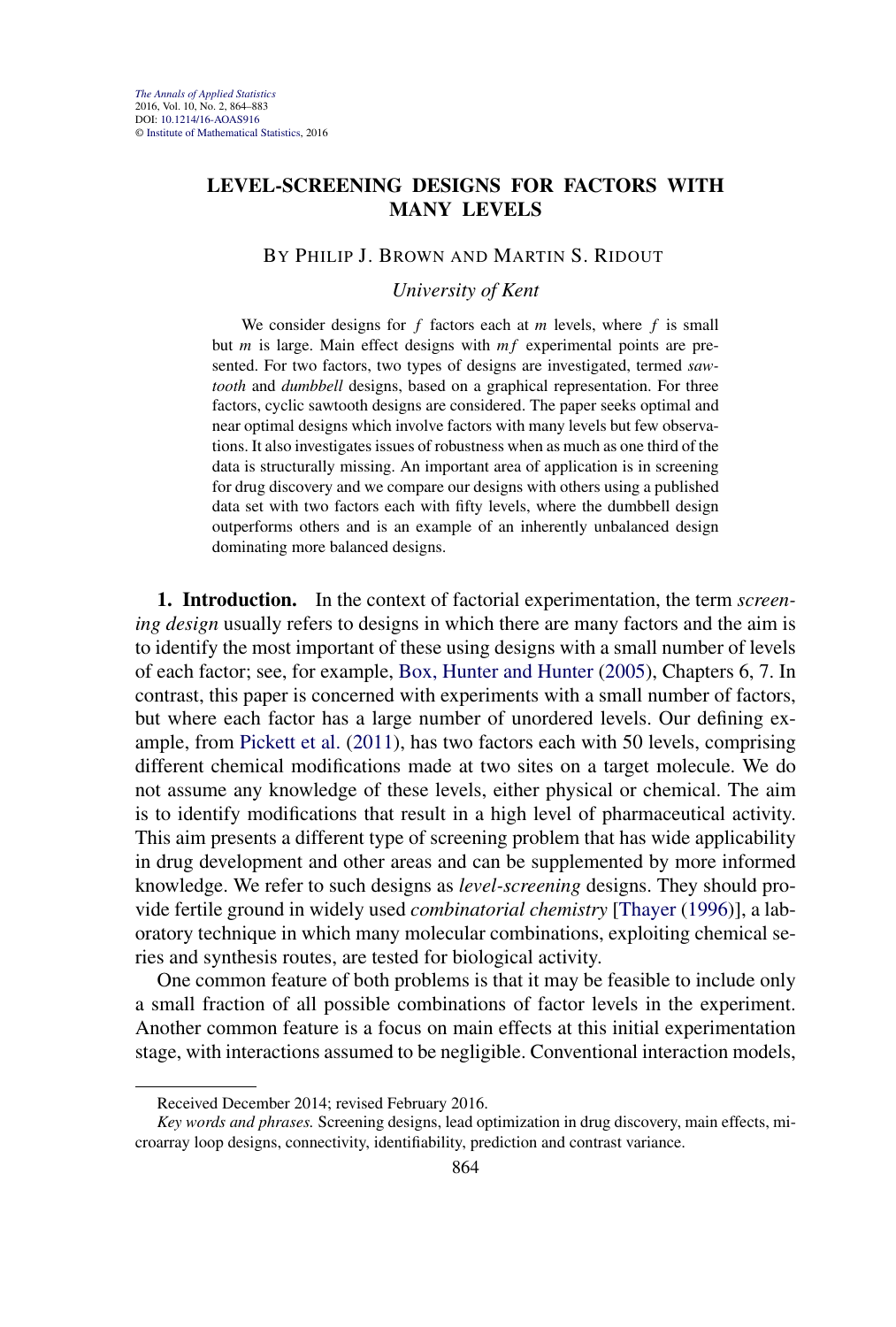with a parameter for each combination of factor levels, are in any case unwieldy when factors have many levels and alternative approaches, for example, grouping factor levels and exploring interactions at the group level [\[Franck, Nielsen and](#page-18-0) [Osborne](#page-18-0) [\(2013\)](#page-18-0)], seem more promising. In the example of Section [4,](#page-11-0) the main effects of the factors appear to be large in relation to any interactions.

In this paper we consider designs for f factors, each at m levels, where  $f = 2$ or  $f = 3$ , but *m* is large, assuming an additive main-effects model. A saturated design that allows estimation of all main effect parameters, but has no residual degrees of freedom, requires  $(m-1)f + 1$  experimental units. We consider slightly larger designs, with  $mf$  units, since these allow the possibility for the levels of each factor to be equally replicated. Section [2](#page-1-0) presents two basic designs for two factors, the *sawtooth*, which has equal replication, and the *dumbbell*, which does not. We compare these designs by various criteria, including the average variance of the estimated difference between two factor levels and the average variance of the estimated expected response for all combinations of factor levels. Section [3](#page-7-0) extends these designs to three factors and focuses particularly on cyclic sawtooth designs. Section [4](#page-11-0) explores the application of these designs to the data of Pickett et al., and compares them with designs that select combinations of factor levels in a randomized way [\[Pickett et al.](#page-18-0) [\(2011\)](#page-18-0), [Borrotti et al.](#page-18-0) [\(2014\)](#page-18-0)]. There are a large number of missing values in this pharmaceutical application and so an important issue is the robustness of the designs to missing values. Our results indicate that for two factors the dumbbell design offers the best combination of efficiency and robustness. Finally, in Section [5](#page-16-0) we discuss extensions and areas for future work.

**2. Designs for two factors.** We consider factors A and B, each at m levels, and assume that the response  $Y_{ijk}$  to replicate k of level i of factor A in combination with level  $j$  of factor  $B$  follows the additive model

$$
(1) \t Y_{ijk} = \alpha_i + \beta_j + \varepsilon_{ijk} \t (1 \le i, j \le m, 1 \le k \le n_{ij}),
$$

where the  $\varepsilon_{ijk}$  are independent N(0,  $\sigma^2$ ) random variables and where  $n_{ij}$  is the number of replicates of the treatment combination  $A_i B_j$ ; usually,  $n_{ij} = 1$  and the subscript  $k$  can be omitted. The model is over-parametrized and for estimation we impose the constraint  $\beta_1 = 0$ . Here we have followed the parametrization of [Tjur](#page-19-0) [\(1991\)](#page-19-0), whose results we use later. We could also have chosen the more conventional parametrization

$$
Y_{ijk} = \mu + \alpha_i + \beta_j + \varepsilon_{ijk} \qquad (1 \le i, j \le m, 1 \le k \le n_{ij}),
$$

with constraints  $\alpha_1 = \beta_1 = 0$ . However, the optimality results that we develop are invariant to the chosen parametrization. In either parametrization, the number of parameters to be estimated is  $1 + 2(m - 1)$ .

We consider designs with  $2m$  experimental units in which all parameters are estimable. Such designs only provide a single degree of freedom for estimating  $\sigma^2$ .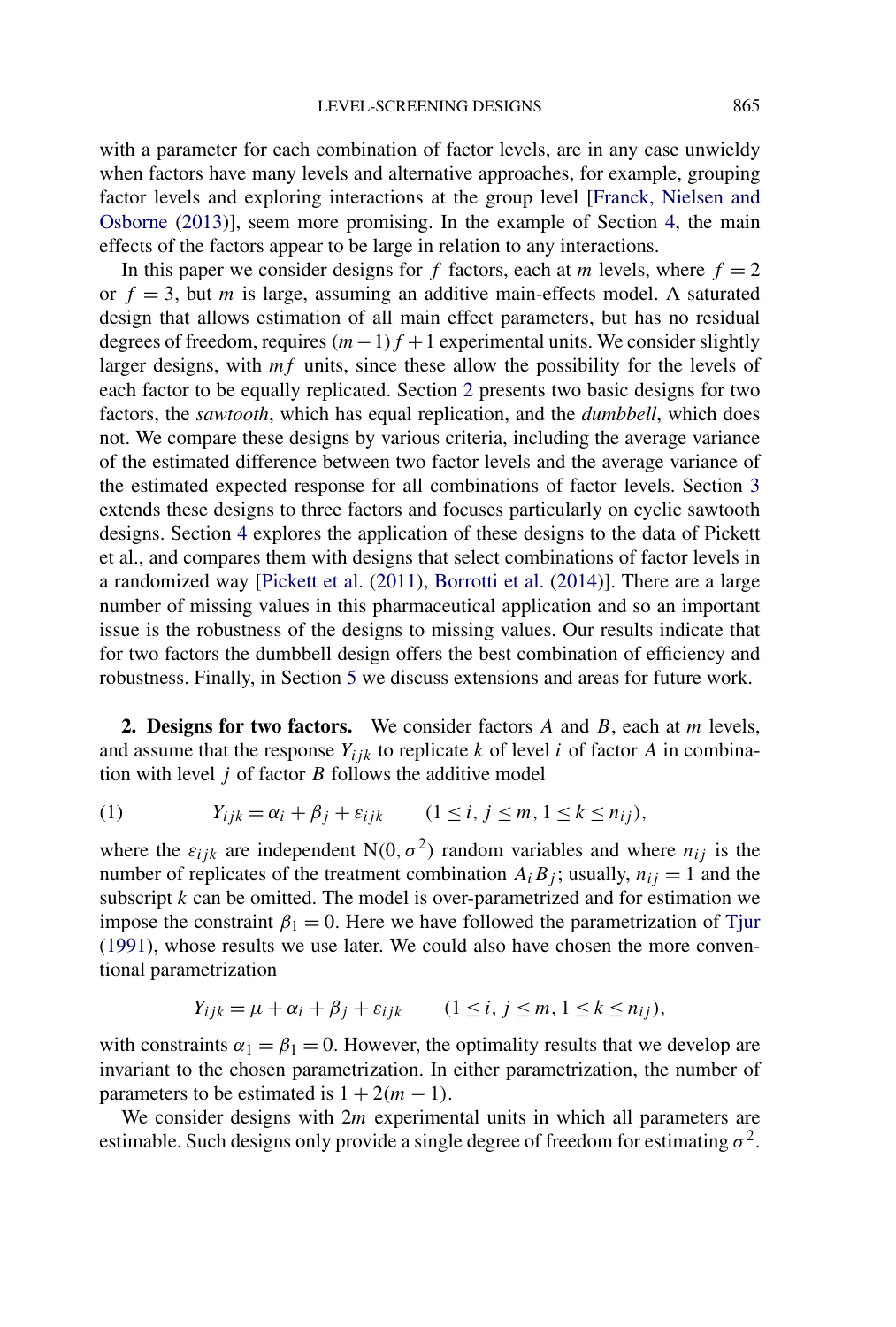<span id="page-3-0"></span>However, the objective of this initial screening stage is to identify the "better" levels of each factor to take through to further stages of experimentation, where in our application "better" means the factor levels with the largest estimated effects, interpreted fairly liberally, and in reality further responses would be investigated, for example, safety and ADME (absorption, distribution, metabolism, excretion) [\[Balani et al.](#page-18-0) [\(2005\)](#page-18-0)]. The assays for such extra attributes were not done for the current application. At this stage we are not interested in making formal statistical inferences, for which a better estimate of  $\sigma^2$  would be required.

One criterion for comparing designs is to consider the average variance of the estimated differences  $\hat{\alpha}_{i_1} - \hat{\alpha}_{i_2}$  across all pairs of levels of factor A. Of course, one might equally consider the corresponding average variance for factor B, but the designs that we consider are symmetrical in  $A$  and  $B$ , so there is no loss of generality in considering factor A. We denote this average variance by  $V_A$ . A design that minimizes  $V_A$  within a particular class of designs is said to be A-optimal within that class [\[Atkinson and Donev](#page-18-0) [\(1992\)](#page-18-0), Section 10.1].

Another criterion, which is arguably more important for the application in Sec-tion [4,](#page-11-0) is the average variance over all combinations  $(i, j)$  of the estimated expected responses

$$
\hat{\mu}_{ij} = \hat{\alpha}_i + \hat{\beta}_j.
$$

For brevity, and because most factor combinations  $A_i B_j$  are not included in the experiment, we refer to the  $\hat{\mu}_{ij}$  as *predictions*, and denote their average variance by  $V_P$ . A design that minimizes  $V_P$  within a particular class of designs is said to be *P*-optimal within that class; for continuous predictors, minimizing the average (integrated) prediction variance over a range of the predictor space is sometimes known as V -optimality [\[Atkinson and Donev](#page-18-0) [\(1992\)](#page-18-0), Section 10.7] or I -optimality [\[Dette and O'Brien](#page-18-0) [\(1999\)](#page-18-0)].

A further criterion that is widely used in experimental design is the generalized variance of a set of parameter estimates, which is proportional to the volume of a confidence ellipsoid for the parameters. Here, the relevant parameters are the estimated treatment effects for factor A or, equivalently, for factor B. A design that minimizes the generalized variance within a class of designs is said to be Doptimal within that class [\[Atkinson and Donev](#page-18-0) [\(1992\)](#page-18-0), Section 10.1]. Although we include some results on this criterion, we regard it as less relevant for applications involving qualitative factors than the earlier criteria.

The generalized variance is calculated here as the product of the nonzero eigenvalues of the covariance matrix of the estimated treatment effects for factor A. Since this matrix has rank  $m - 1$ , the positive  $(m - 1)$ th root of the generalized variance, which we denote by  $V_D$  and which is sometimes termed the *standardized* generalized variance, is more useful for comparing different values of m.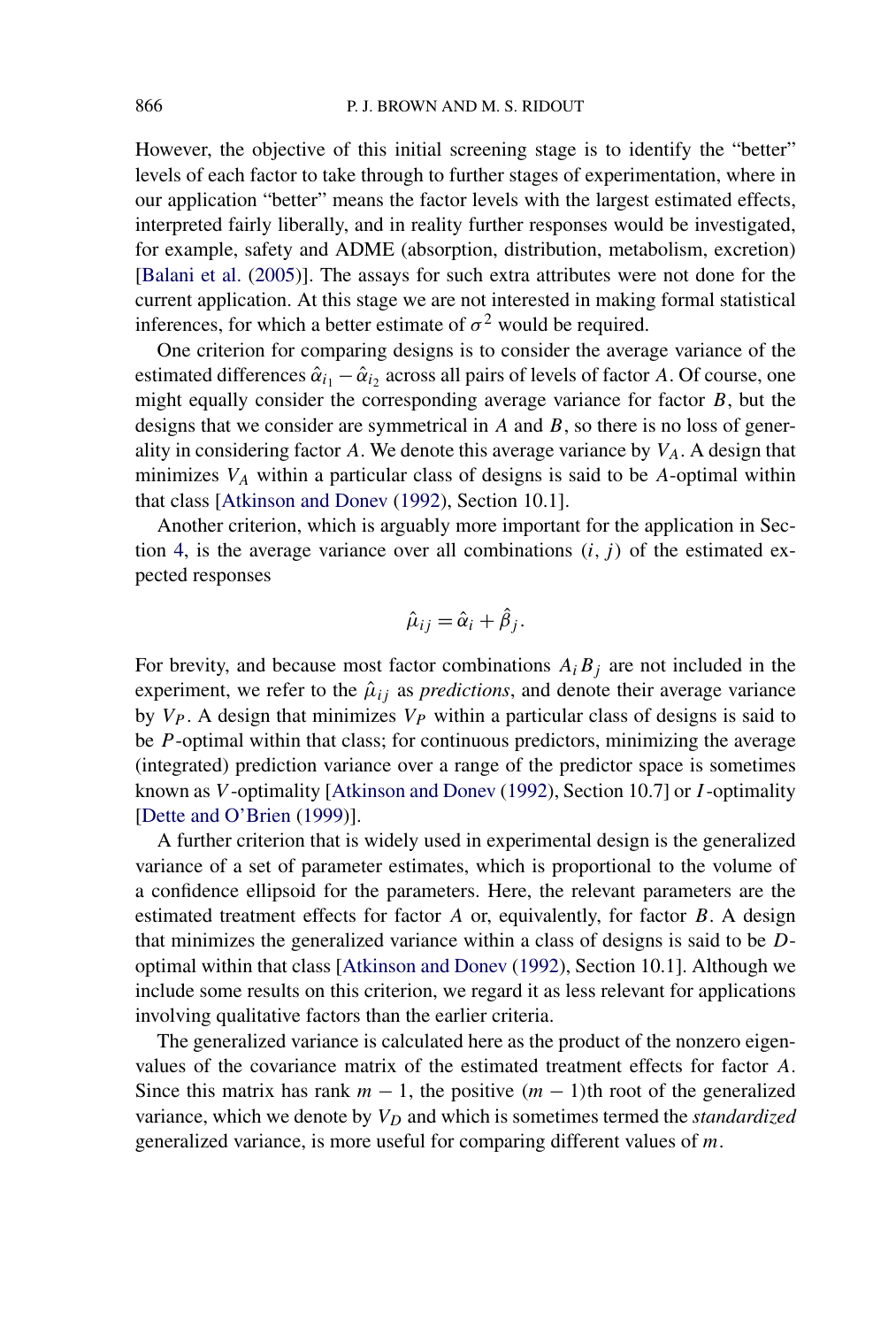<span id="page-4-0"></span>2.1. *Sawtooth designs*. Consider the following design, in which the 2m design points are partitioned into two sets of  $m$ , such that each level of  $A$  and each level of B occurs once in each set:

|                                  |  | Set 1 | Set 2 |  |  |  |  |  |
|----------------------------------|--|-------|-------|--|--|--|--|--|
| Factor A 1 2 $m-1$ m 1 2 $m-1$ m |  |       |       |  |  |  |  |  |
| Factor B 1 2 $m-1$ m 2 3  m 1    |  |       |       |  |  |  |  |  |

The left panel of Figure [1](#page-3-0) shows a graphical representation of this design for  $m = 25$ , in which a solid line segment joins level *i* of factor *A* to level *j* of factor *B* if and only if the combination  $A_i B_j$  occurs in the design. Based on this graphical representation, we refer to this design as a *sawtooth design*.

An alternative representation of the sawtooth design is obtained by drawing a line segment to join two levels of factor A if and only if they occur together in the design with the same level of factor  $B$ , and similarly for the levels of factor  $B$ . It gives rise to the concentric circles shown with dashed lines in the left panel of Figure [1.](#page-3-0) Structurally, we can regard the design for factor A as an incomplete block design with blocks of size 2 defined by the levels of factor  $B$ , and similarly with the factors interchanged, so that  $A$  acts as a blocking factor for  $B$ . These are known as *loop* designs and have been studied, for example, in the design of microarray experiments [\[Kerr and Churchill](#page-18-0) [\(2001\)](#page-18-0), [Vinciotti et al.](#page-19-0) [\(2005\)](#page-19-0)]. The sawtooth design therefore comprises a pair of interlinked loop designs.



FIG. 1. *Sawtooth and dumbbell designs for factors with* m = 25 *levels*.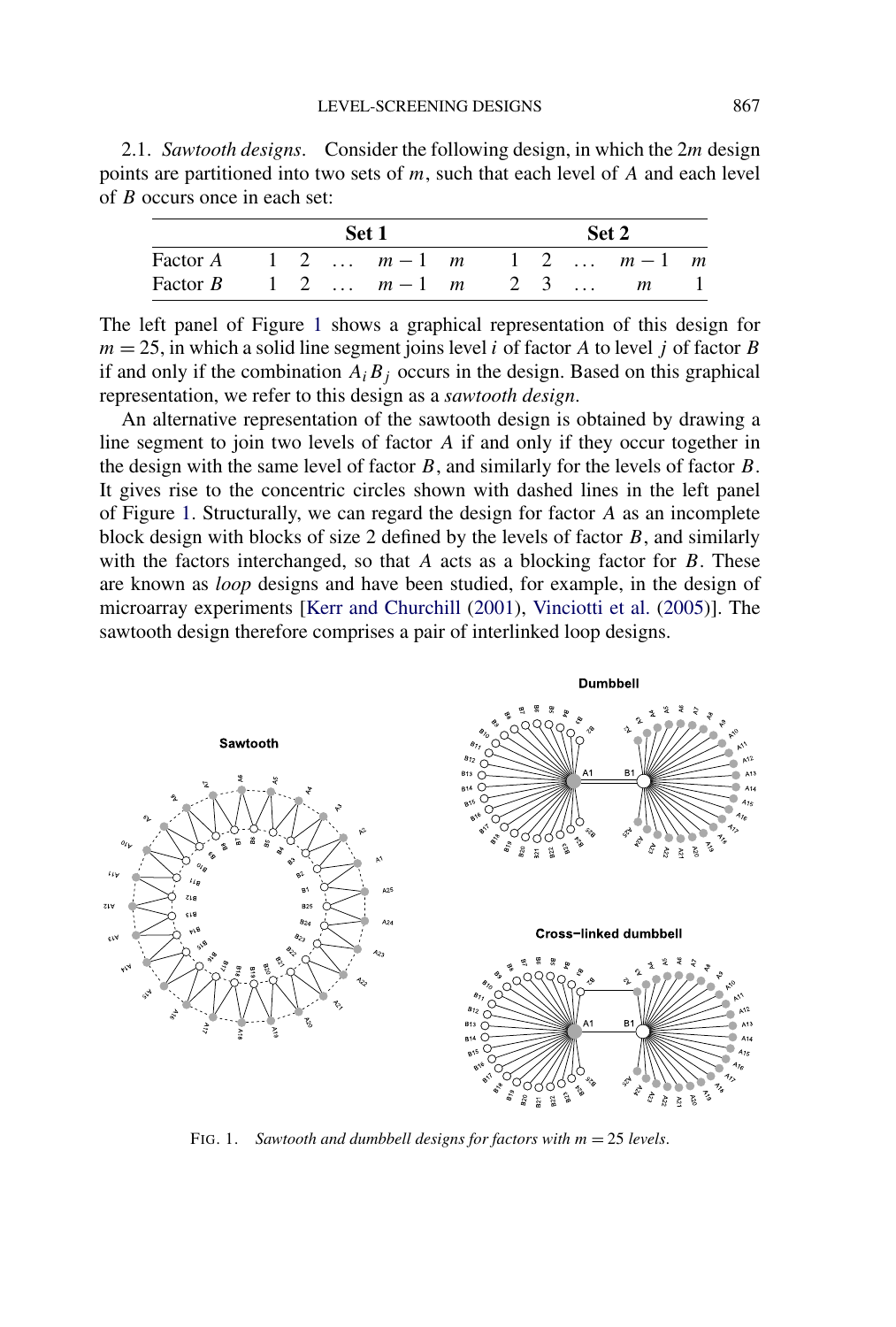|  |  | Set 1 |  | Set 2 |  |                                                            |  |  |  |  |
|--|--|-------|--|-------|--|------------------------------------------------------------|--|--|--|--|
|  |  |       |  |       |  | Factor A 1 2 $m-1$ m 1 2 $m-1$ m                           |  |  |  |  |
|  |  |       |  |       |  | Factor B 1 2 $m-1$ m $\pi(1)$ $\pi(2)$ $\pi(m-1)$ $\pi(m)$ |  |  |  |  |

A general design in which each level of each factor occurs in each set has the following form:

where the levels of factor  $B$  are relabeled if necessary to give the factor combinations in Set 1 and where  $\pi(\cdot)$  is a permutation of  $\{1,\ldots,m\}$ .

Recall that a *cycle* of length r is a circular sequence  $x_1 \rightarrow x_2 \rightarrow \cdots \rightarrow x_r \rightarrow x_1$ , where the elements  $x_1, \ldots, x_r$  are distinct. It is well known that any permutation can be decomposed into disjoint cycles, and the following lemma, which is proved in Section 1 of the supplemental material [\[Brown and Ridout](#page-18-0) [\(2016\)](#page-18-0)], shows that the cycle decomposition of the permutation  $\pi(\cdot)$  is key to understanding the statistical properties of this design. Specifically, let  $c_{\pi}$  denote the number of cycles of  $\pi(\cdot)$  and let  $X_{\pi}$  denote the corresponding model matrix for the additive model [\(1\)](#page-1-0).

LEMMA 1. *The model matrix*  $X_{\pi}$  *is of rank*  $2m - c_{\pi}$ , *in particular, it is of rank* 2m − 1, *implying that all parameters are estimable if and only if the permutation* π(·) *consists of a single cycle and is not the identity permutation*. *All such permutations are isomorphic to one another and the matrices*  $X'_\pi X_\pi$  *have the same set of singular values. The product of the*  $(2m - 1)$  *nonzero singular values is*  $4m^2$ .

That all single-cycle permutations are isomorphic to one another can be seen by relabeling the sawtooth design according to the permutation. For example, for  $m = 6$  levels, an example of a single cycle permutation is  $1 \rightarrow 4 \rightarrow 2 \rightarrow 3 \rightarrow$  $6 \rightarrow 5 \rightarrow 1$ . We would relabel around the sawtooth to give the factor combinations  $A_1B_1$ ,  $A_1B_4$ ,  $A_4B_4$ ,  $A_4B_2$ ,  $A_2B_2$ ,  $A_2B_3$ , ...,  $A_5B_1$ . Because the permutation is a cycle, the final line segment connects to the initial line segment, completing the circular sawtooth. Conversely, if the permutation has more than a single cycle, then the sawtooth cannot be relabeled in this way, and the design becomes disconnected, implying that it is no longer possible to estimate all the parameters in the model.

The results of this section indicate that, among designs in which the  $2m$  points can be partitioned into two sets of size  $m$  such that each level of each factor occurs in each set, any design that allows estimation of all  $2m - 1$  model parameters is equivalent to the sawtooth design after suitable relabeling.

2.2. *Dumbbell designs*. The left panel of Figure [1](#page-3-0) shows that, although the sawtooth design is connected, with a path from every factor level to every other factor level, the path lengths can be large. We show below that, as a result, some contrasts and predictions have large variances. An alternative design, with short path lengths, which we term a *dumbbell design*, is shown in the upper right panel of Figure [1.](#page-3-0) In this design, each level of factor  $B$  is paired with a single level, say  $A_1$ , of factor A and similarly each level of factor A is paired with one level,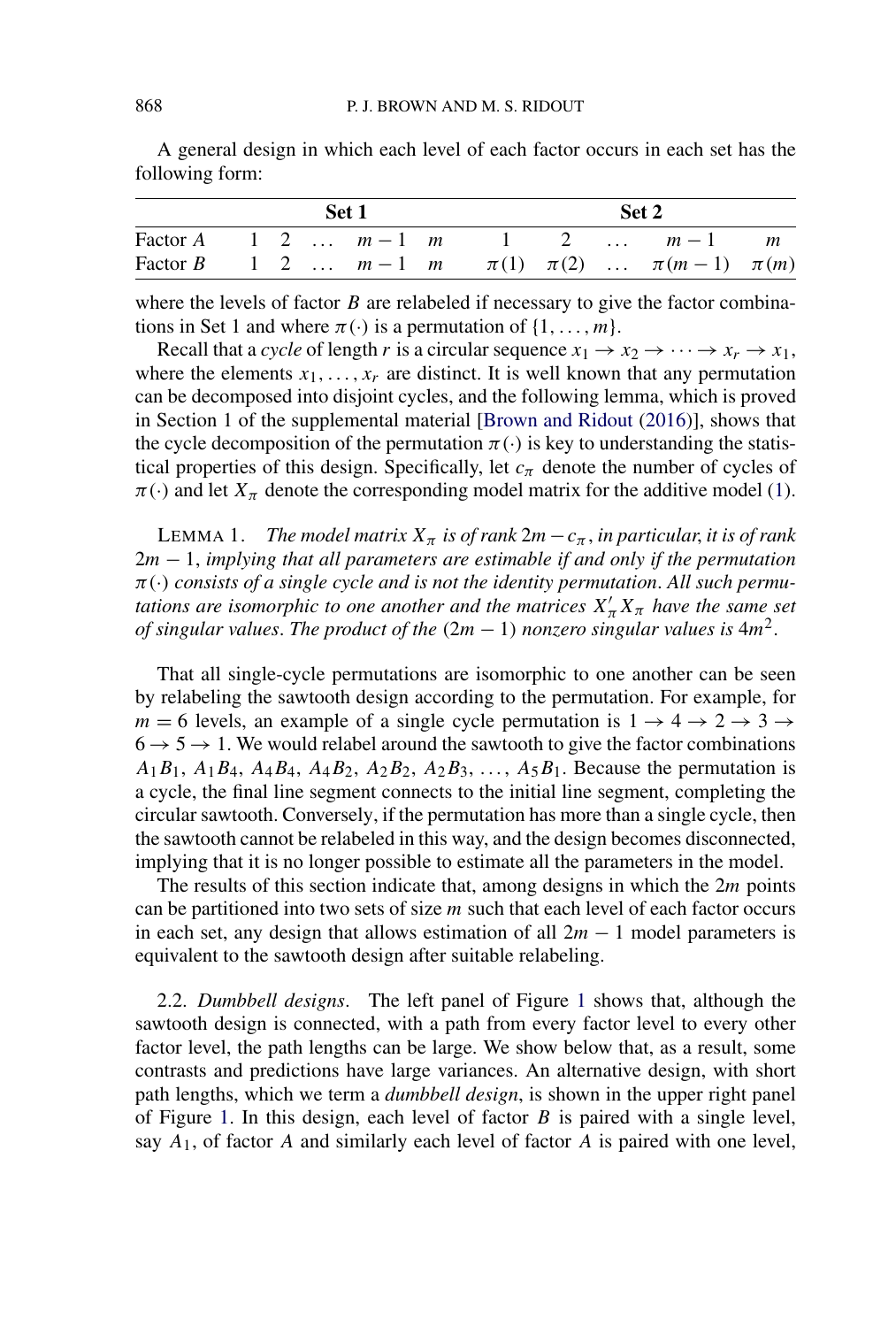<span id="page-6-0"></span>say  $B_1$ , of factor B. We refer to the treatment combination  $A_1B_1$  which links the two parts of the design as the *anchor point* of the design. By suitable relabeling, any treatment combination can be chosen as the anchor point of the dumbbell design. We note that the dumbbell design is a particular instance of a *one-factorat-a-time* (OFAT) design [\[Daniel](#page-18-0) [\(1973\)](#page-18-0)]. Notwithstanding suboptimal behavior in general, this two factor situation is special and certain optimality results are given in the next section.

The dumbbell design illustrated in the upper right panel of Figure [1](#page-3-0) has two replicates of the anchor point, indicated by the double edge joining  $A_1$  to  $B_1$ . This replication ensures that the design has  $2m$  points, but a single replicate only is needed to allow all parameters in the model to be estimated. An alternative 2mpoint design, which we refer to as a *cross-linked* dumbbell design, shown in the lower right panel of Figure [1](#page-3-0) has a single replicate of  $A_1B_1$ , but has an additional factor combination  $A_i B_k$  ( $j > 1, k > 1$ ) linking the two sides of the dumbbell; in Figure [1,](#page-3-0)  $j = k = 2$ .

2.3. *Comparison of the sawtooth and dumbbell designs*. Since we are interested in the relative values only of variances from different designs, and since these are all proportional to  $\sigma^2$ , we assume without loss of generality that  $\sigma^2 = 1$ .

We first consider variances of estimated pairwise differences of factor levels. The sawtooth design for factor A is equivalent to a loop design, so an argument of [Bailey](#page-18-0) [\(2007\)](#page-18-0), Section 4.1, applies. Bailey notes that  $\hat{\alpha}_i - \hat{\alpha}_{i'}$  can be estimated by a contrast involving all the observations that link  $A_i$  to  $A_{i'}$  in the sawtooth diagram. The contrast coefficients are alternately  $+1$  and  $-1$ , so the variance of the contrast is just the sum of the variances of the observations involved which are independent by virtue of independence of compounds. Each individual observation has variance  $\sigma^2$ . With  $k = |\hat{i} - i'|$ , there are  $2\hat{k}$  independent steps in one direction, and  $2(m - k)$  in the other direction, giving two uncorrelated estimators, with variances  $2k\sigma^2$  and  $2(m-k)\sigma^2$ . The least squares estimator  $\hat{\alpha}_i - \hat{\alpha}_{i'}$  is a weighted linear combination of these two estimators, with weights chosen to minimize the variance of the resulting estimator. This calculation gives

$$
\text{var}(\hat{\alpha}_i - \hat{\alpha}_{i'}) = \frac{2k(m-k)}{m},
$$

where we have set  $\sigma^2 = 1$  as indicated above. It follows that the minimum variance is  $2(m-1)/m$ , the maximum variance is  $2t(m-t)/m$ , where t is the integer part of  $m/2$ , and the average variance is  $V_A^{\text{sav}} = (m + 1)/3$ .

This result is a simple example of the approach of Tjur, which exploits an analogy with electrical networks to calculate variances of contrasts of the form  $\hat{\alpha}_i - \hat{\alpha}_{i'}$ and variances of predictions of the form  $\hat{\alpha}_i + \hat{\beta}_j$  for any 2-factor design, based on representing the design as a 2-color graph as in Figure [1.](#page-3-0) The general approach is more complicated when the graph has circuits, as for the cross-linked dumbbell design. In Section 2 of the Supplemental Material [\[Brown and Ridout](#page-18-0) [\(2016\)](#page-18-0)], we use this approach to prove the following theorem.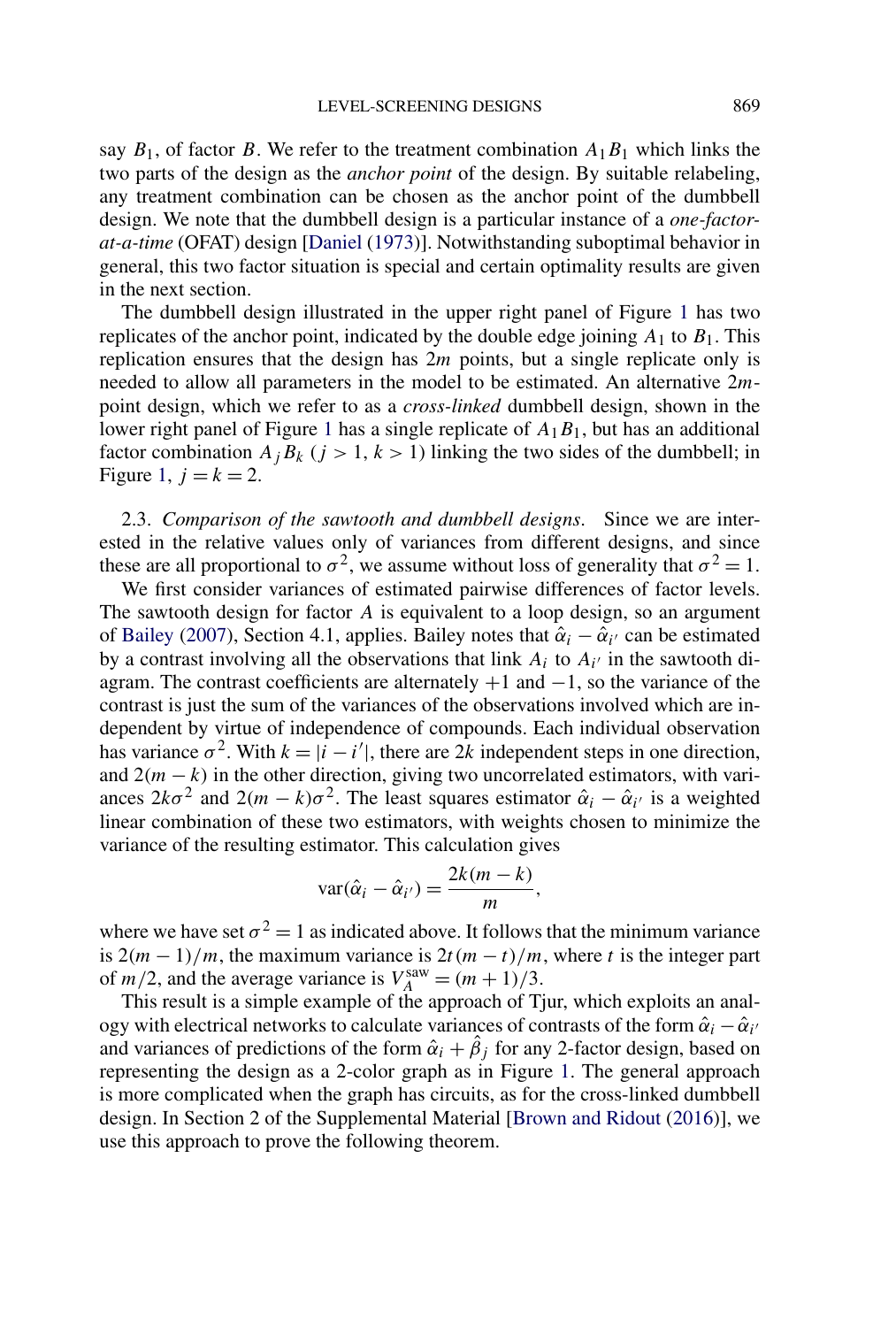| <i>umnoven uesigns</i> |                    |                                 |                                              |  |  |  |  |  |  |  |
|------------------------|--------------------|---------------------------------|----------------------------------------------|--|--|--|--|--|--|--|
| <b>Design</b>          | $\boldsymbol{V_A}$ | Vр                              | V <sub>D</sub>                               |  |  |  |  |  |  |  |
| Sawtooth               | $\frac{m+1}{3}$    | $\frac{2m^2+1}{6m}$             | $\left(\frac{2^{m-1}}{m^2}\right)^{1/(m-1)}$ |  |  |  |  |  |  |  |
| Dumbbell               | $\frac{2m-1}{m}$   | $\frac{5m^2-6m+2}{11m^2-20m+8}$ | $(\frac{m+1}{2m})^{1/(m-1)}$                 |  |  |  |  |  |  |  |
| Cross-linked dumbbell  | $\frac{2m-3}{m-1}$ | 4m <sup>2</sup>                 | $(\frac{1}{2})^{1/(m-1)}$                    |  |  |  |  |  |  |  |

<span id="page-7-0"></span>TABLE 1 *Expressions for*  $V_A$ ,  $V_P$  *and*  $V_D$  *for the* 2-factor *sawtooth*, *dumbbell and cross-linked dumbbell designs*

THEOREM 1. *Among all designs with* 2m *points*, *the dumbbell design is* P  *optimal for*  $m \geq 8$  *and the cross-linked dumbbell design is A-optimal for*  $m \geq 4$ *.* 

Table [1](#page-6-0) gives exact expressions for  $V_A$ ,  $V_P$  and  $V_D$  for the three designs shown in Figure [1.](#page-3-0) By comparing variance to that of a (hypothetical) orthogonal design we can examine *efficiencies*. As  $m \to \infty$ , the A-efficiency and the D-efficiency of the sawtooth design both approach zero, whereas the A-efficiency and the Defficiency of the dumbbell design both approach one. Conversely, as  $m \to \infty$ , the P-efficiency of the sawtooth design again approaches zero, but the limiting  $P$ efficiency of the cross-linked dumbbell design is 10/11. Therefore, our preference on the basis of efficiency is for the dumbbell design, since it has very similar Aand  $D$ -efficiency to the cross-linked dumbbell, but is somewhat more  $P$ -efficient.

For the sawtooth design, the pattern of the variances of pairwise differences var( $\hat{\alpha}_i - \hat{\alpha}_j$ ) is very similar to the pattern of variances of predictions var( $\hat{\alpha}_i + \hat{\beta}_j$ ). This pattern is illustrated in Figure 2 for the sawtooth design with  $m = 25$ .

A further advantage of the dumbbell design over the sawtooth is that estimates of differences between factor levels of the form  $\hat{\alpha}_i - \hat{\alpha}_{i'}$  are less highly correlated in the dumbbell design, as are the estimates of expected response  $\hat{\alpha}_i + \hat{\beta}_j$ ; details are provided in Section 3 of the Supplemental Material [\[Brown and Ridout](#page-18-0) [\(2016\)](#page-18-0)].

Throughout this paper we assume that the number of levels of factors are the same. This equality is not necessary but just simplifies formulae. For example, the dumbbell with an unequal number of levels would just be a lopsided dumbbell; the sawtooth for  $m_A > m_B$  levels of A and B would require  $m_A + m_B$  observations where some *B* levels would be recycled.

2.4. *Missing values*. The effect of occasional missing values is rather different for the three designs.

If one of the two replicates of the anchor point of the dumbbell design is lost, then  $V_A = 2$  and  $V_P = (3m^2 - 4m + 2)/m^2$ . If both replicates are lost, then the design becomes disconnected and not all parameters can be estimated. Thus, the design is problematic unless the anchor point can be chosen to have small probability of being lost; we return to this point in Section [4.](#page-11-0)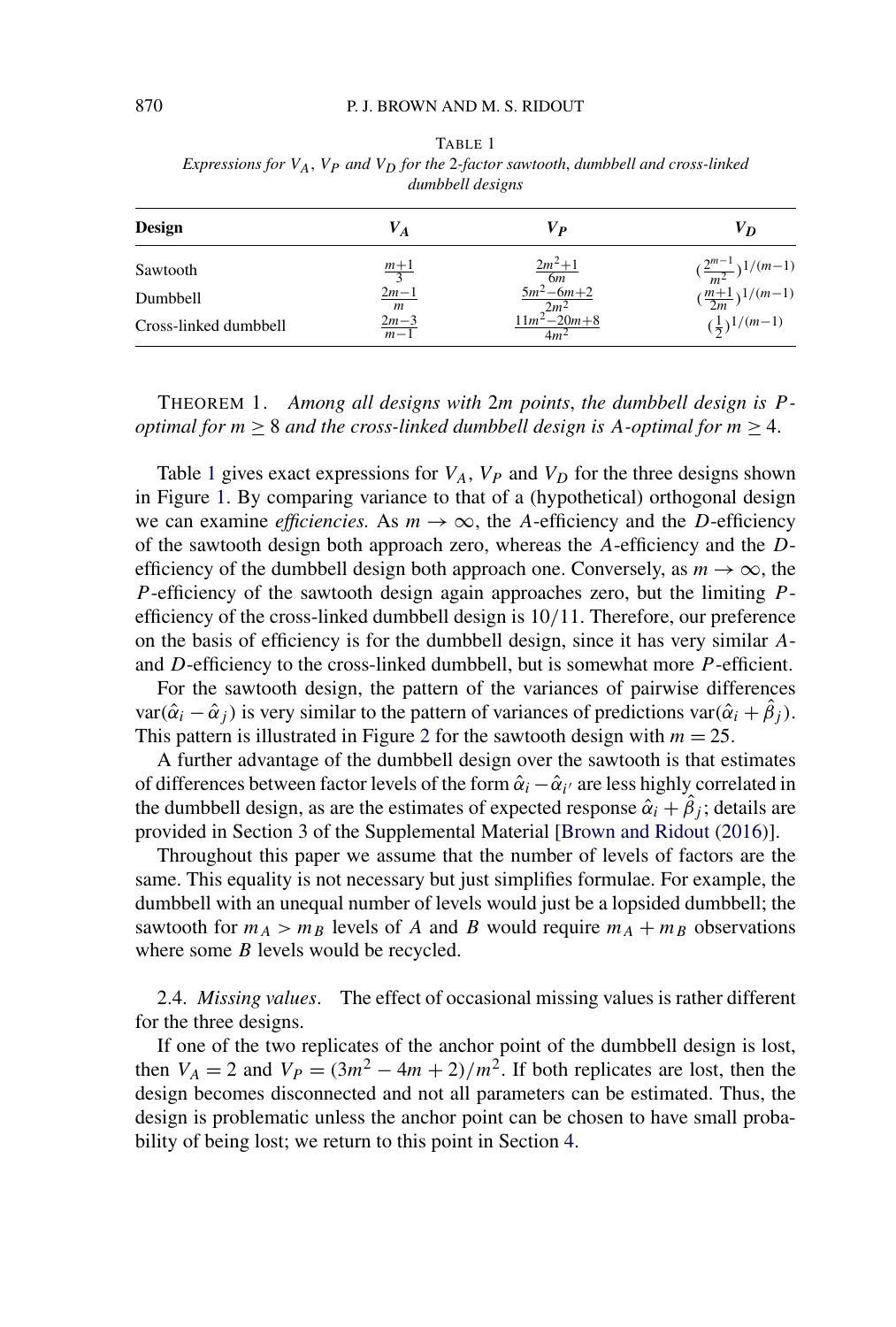

FIG. 2. *Comparison of variances of pairwise differences and variances of estimated expected responses for the sawtooth design with* m = 25: *darker shading corresponds to smaller variances*. *The scales of the two graphs differ slightly*: *LH panel*,0(*black*) *to* 15 (*white*); *RH panel*, 0.983 (*black*) *to* 14.983 (*white*).

If any other design point is lost from the dumbbell design, say  $A_1B_j$ , then the design provides no information about the parameter  $\beta_i$ , and therefore no predictions can be made that involve this parameter. On the other hand, the values of  $V_A$ and V<sup>P</sup> for differences and predicted values that *can* be estimated are increased only modestly.

The cross-linked dumbbell provides some robustness against loss of the anchor point. If the single replicate of the anchor point is lost, but the cross-link is retained, then we find

$$
V_A = \frac{2(m^2 + m - 4)}{m(m - 1)}
$$
 and  $V_P = \frac{5m^2 - 12m + 9}{m^2}$ .

In contrast, for the sawtooth design, if a single point is lost, then all parameters can still be estimated, but the average variances of differences and predictions increase considerably. Moreover, if a second point is lost, then the design becomes disconnected and not all parameters can be estimated.

In Section [4](#page-11-0) we examine the practical performance of these designs in the presence of a considerable number of missing values.

**3. Designs for three factors.** Although we specifically consider designs for three factors with  $3m$  points, the ideas in this section could be extended to designs for  $f > 3$  factors with  $mf$  points.

3.1. *The* 3*-factor sawtooth designs*. The 2-factor sawtooth design illustrated in Figure [1](#page-3-0) consists of two sets of  $m$  design points. Within each set, the levels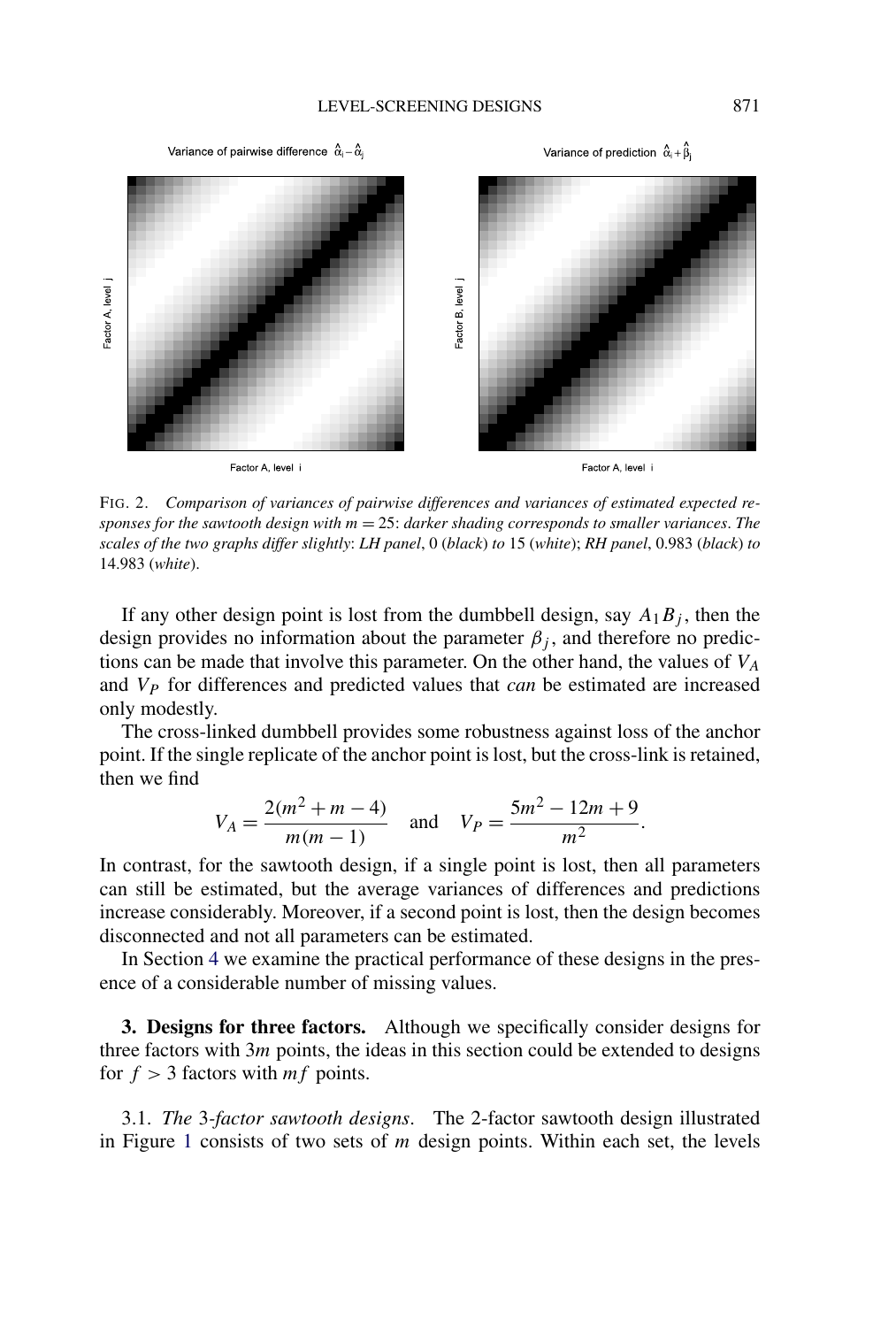<span id="page-9-0"></span>of the two factors are developed cyclically from the generators  $(1, 1)$  (Set 1) and (1, 2) (Set 2).

With three factors, there are many more possibilities and full-rank designs need not have a cyclic structure. However, we have focused on designs that extend the cyclic structure to three sets of three factors so that a design is specified by its three generators. For example, with  $m = 5$ , the generators  $(1, 1, 1)$ ,  $(1, 2, 4)$  and  $(1, 4, 3)$ produce the design

| Factor A   | Set 1 |                     |  |  |                     | Set 2 |       |                                 |  |          | Set 3           |                |              |     |
|------------|-------|---------------------|--|--|---------------------|-------|-------|---------------------------------|--|----------|-----------------|----------------|--------------|-----|
|            |       |                     |  |  | $1 \t2 \t3 \t4 \t5$ |       |       | $1\quad 2\quad 3\quad 4\quad 5$ |  |          | $1 \t2 \t3 \t4$ |                |              | - 5 |
| Factor $B$ |       | $1 \t2 \t3 \t4 \t5$ |  |  |                     |       |       | 2 3 4 5 1                       |  |          | 4 5 1           |                | <sup>2</sup> | - 3 |
| Factor $C$ |       | 2 3 4 5             |  |  |                     |       | 4 5 1 | 2 3                             |  | $\Delta$ | $\overline{4}$  | $\overline{5}$ |              |     |

Designs constructed in this way have been termed *cyclic superimposed designs* by [Hall and Williams](#page-18-0) [\(1973\)](#page-18-0). However, their motivation was different. They were interested in superimposing an additional set of treatments on an existing design, assuming no interaction between the original treatments and the new treatments. They focused on two sets of treatments where the initial design was a cyclic incomplete block design. Our focus here is on designs with three factors, arranged in three sets, where each level of each factor occurs once in each set.

The factor levels can always be reordered so that the generator for Set 1 is  $(1, 1, 1)$ , as above. We have investigated the performance of generators for the other two sets for  $m \le 12$  numerically. Typically, designs with the same characteristics can arise from several different sets of generators, but we found that designs with optimal properties always had at least one representative with generators of the form

Set 1: 
$$
(1, 1, 1)
$$
, Set 2:  $(1, 2, k + 1)$ , Set 3:  $(1, k + 1, k)$ ,

where  $1 \leq k \leq m$ , and where  $k + 1$  is replaced by 1 when  $k = m$ . We therefore consider generators of this form for larger values of  $m$ . Finding an optimal design requires a linear search over the possible values of  $k$ , which can be done efficiently even for moderately large values of m using methods described in Section 4 of the Supplemental Material [\[Brown and Ridout](#page-18-0) [\(2016\)](#page-18-0)]; for  $m = 100$ , for example, evaluating designs for all possible values of  $k$  takes just a few seconds of computing time. Moreover, the search time can be further reduced by a factor of two by noting that designs with  $k = j$  and  $k = m + 1 - j$  have equivalent statistical properties so that we need consider only  $1 \le k \le r$ , where  $r = \inf\{(m+1)/2\}$ . This equivalence arises because the design generated by  $k = j$  for factors A, B and C is identical to the design generated by  $k = m + 1 - j$  except that factors A and C are interchanged.

To compare different choices of  $k$  using different criteria, we work with efficiencies, as defined below, rather than variances, since the variances for different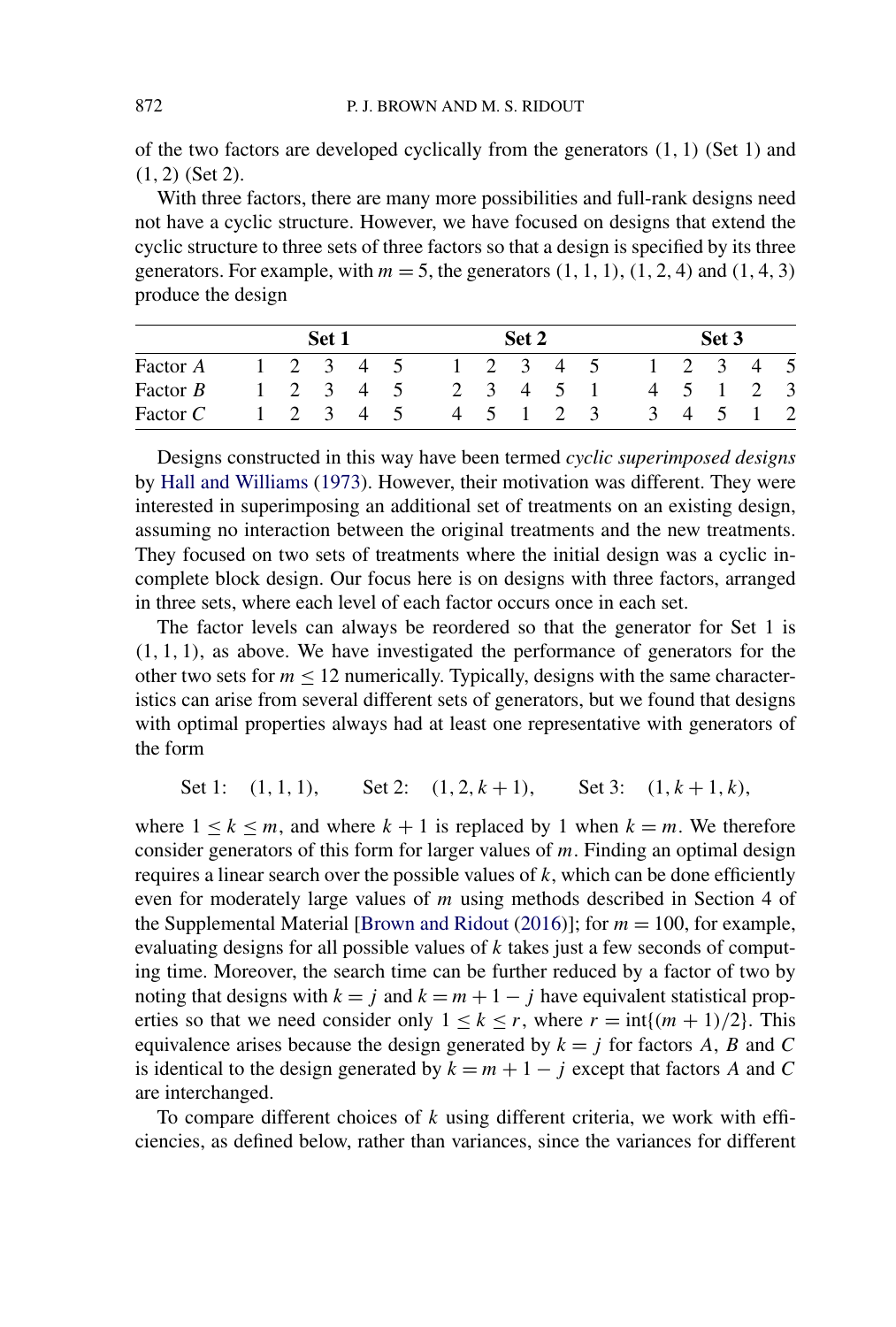<span id="page-10-0"></span>criteria are not directly comparable. In the cyclic design, each factor level is replicated 3 times. To calculate the *efficiency*, we therefore calculate the ratio of the variance for an (hypothetical) orthogonal design with three replicates of each factor level to the variance of the cyclic design. This approach leads to the following formulas for  $A$ -,  $P$ - and  $D$ - efficiency:

$$
E_A = \frac{2}{3} V_A^{-1},
$$
  
\n
$$
E_P = \frac{3m - 2}{3m} V_P^{-1},
$$
  
\n
$$
E_D = \frac{1}{3} V_D^{-1/(m-1)},
$$

where  $V_A$ ,  $V_P$  and  $V_D$  are analogous to the corresponding quantities for 2-factor designs defined in Section [2.](#page-1-0)

Figure [3](#page-9-0) shows these efficiencies for different values of k for  $m = 7$  and  $m = 20$ . The efficiencies  $E_A$  and  $E_P$  are numerically very similar and lead to the same optimal choice of  $k$  in each case. More generally, we found numerically that, for all m in the range  $3 \le m \le 100$ , the same value(s) of k maximize(s)  $E_A$ and  $E_P$ .



FIG. 3. *Efficiencies of cyclic designs with different choices of* k *for* m = 7, 20.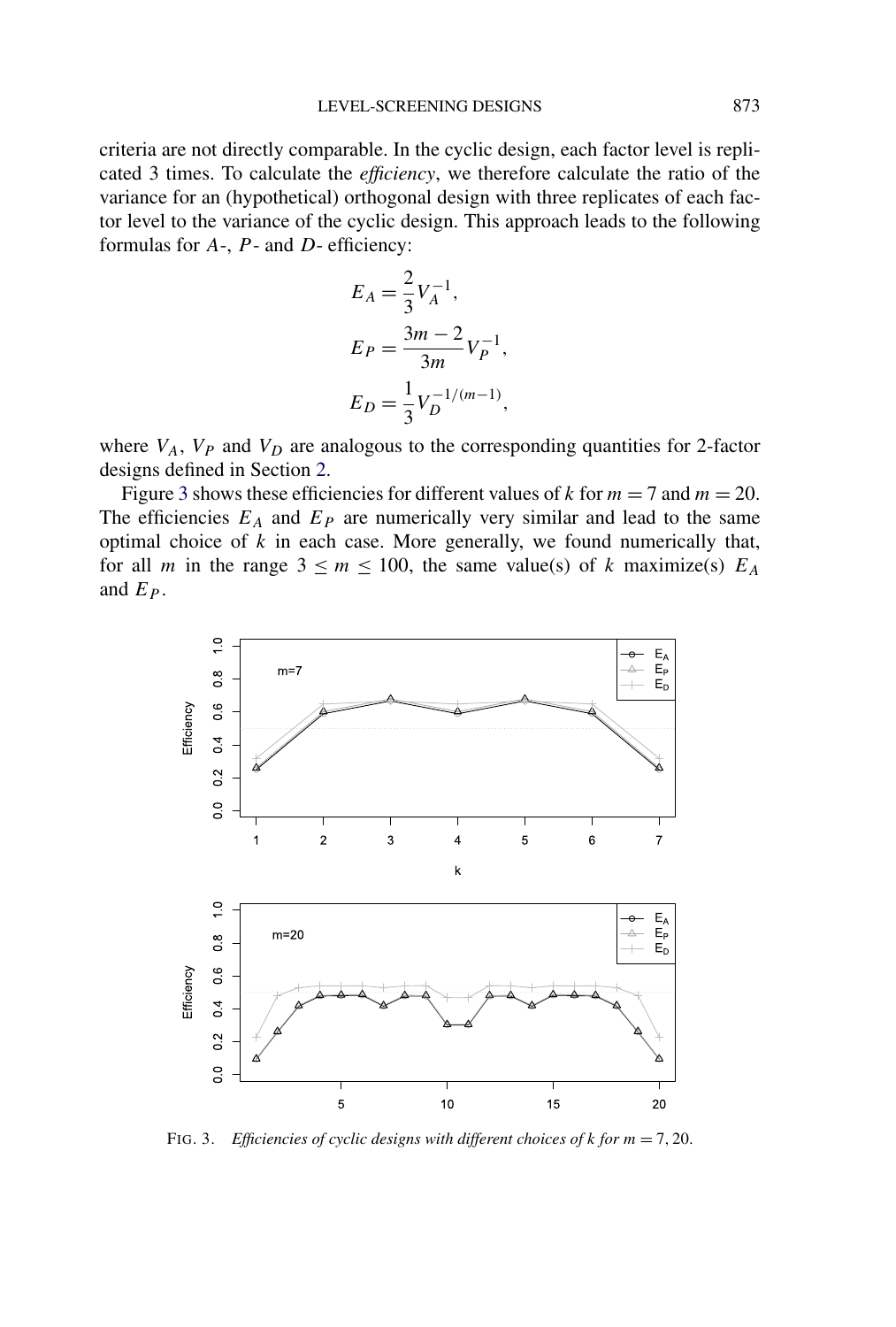<span id="page-11-0"></span>

|     | Optimal choice(s) of k in the range $1 \le k \le \inf\{(m+1)/2\}$ , to maximize $E_A$ and $E_P$ , for selected<br>values of m |  |  |  |  |  |  |            |  |  |  |  |
|-----|-------------------------------------------------------------------------------------------------------------------------------|--|--|--|--|--|--|------------|--|--|--|--|
| 122 |                                                                                                                               |  |  |  |  |  |  | $\Delta$ ( |  |  |  |  |

| m |  |  | 5 10 15 20 25<br>Optimal $k = 2, 3 = 3, 4 = 4 = 6 = 10, 11 = 9 = 6 = 12 = 7, 13 = 12$ |  | 30 35 40 45 | 50<br>7,8 |
|---|--|--|---------------------------------------------------------------------------------------|--|-------------|-----------|
|   |  |  | m 55 60 65 70 75 80 85 90 95 100<br>Optimal k 21 14, 23 15 16 14, 17, 23 15 16 25     |  | 40          | 28, 37    |

The efficiency  $E_D$  gives numerically different values, but these follow a similar, though less marked, pattern to the other two efficiencies as k varies. For  $m = 7$ , all three criteria give  $k = 3$  (or the equivalent,  $k = 5$ ) as the optimal choice. For  $m = 20$ , the optimal choice based on  $E_A$  and  $E_P$  is  $k = 6$  (or  $k = 15$ ), whereas for  $E_D$  the optimal choice is  $k = 9$  (or  $k = 12$ ); however, the value of  $E_D$  for  $k = 6$  is 99.83% of the optimal value.

For a given value of m, we recommend choosing k to optimize  $E_A$  and  $E_P$ because we consider these to be more important criteria than  $E<sub>D</sub>$  for the type of application that we are interested in, and because  $E_D$  fluctuates less markedly with k than  $E_A$  and  $E_P$ ; for  $3 \le m \le 100$ , the resulting value of  $E_D$  is never less than 99.40% of the optimal value, with this minimum occurring for  $m = 12$ .

The optimal choice of  $k$  for selected values of  $m$  is shown in Table [2.](#page-10-0)

An efficient algorithm for computing  $V_A$  and  $V_P$  for 3-factor sawtooth designs is given in Section 4 of the Supplemental Material [\[Brown and Ridout](#page-18-0) [\(2016\)](#page-18-0)]. An alternative visual representation of the effect of varying  $k$  for fixed  $m$  is based on this algorithm, which generates two sets of  $m$  points in  $3m$ -dimensional space, such that  $V_A$  is the mean squared distance between points within a group and  $V_P$ is the mean squared distance between points in different groups. Figure 4 shows a 2-dimensional representation of these two groups of points for  $m = 50$  using classical multidimensional scaling (principal coordinate analysis), based on the matrix of *squared* distances between points. The points appear as a skew-symmetric "butterfly," with the wings representing the two groups. Thus, insofar as the relative distances are preserved, what is desirable is small wings and small distances between the wings; the empirical results indicate that choices of  $k$  that are good under one criterion will also be good under the other. Figure 4 indicates that, in addition to the optimal choice of  $k = 7$  or  $k = 8$  (circled), other good choices of k are  $k = 15, 19, 22, 6, 9, 12, 14, 23$ .

3.2. *OFAT designs for* 3 *factors*. A natural way to extend the dumbbell design is to have an anchor point  $A_1B_1C_1$  replicated three times. The remaining design points are of the form  $A_1B_1C_j$ ,  $A_1B_jC_1$  and  $A_jB_1C_1$  for  $j = 2, ..., m$ . However, this design gives larger values of  $V_A$  and  $V_P$  (although a smaller value of  $V_D$ ) than an alternative OFAT design that fixes the factor combinations  $B_1C_1$ ,  $A_2B_2$  and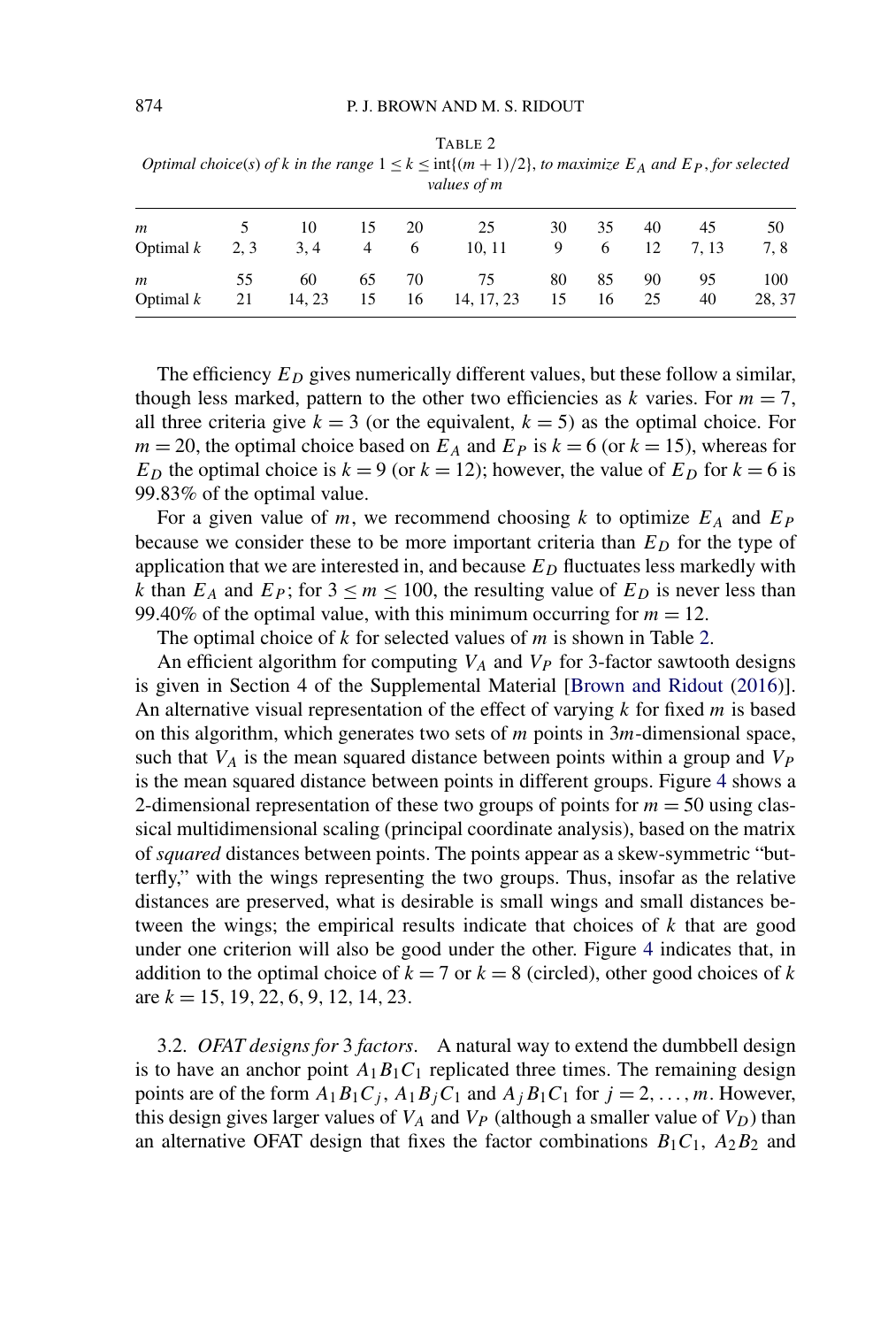

FIG. 4. *A butterfly plot for* m = 50. *The mean distance between points within each wing is representative of* VA *and the mean distance between a point on one wing and a point on the other wing is representative of*  $V_P$ *. The circle indicates the optimal choice of k.* 

 $A_1C_2$  while varying the factors A, B and C in turn across all their levels. For this latter design, the following explicit expressions may be obtained:

$$
V_A^{\text{OFAT}} = \frac{2(3m^2 - 5m + 1)}{3m(m - 1)},
$$
  
\n
$$
V_P^{\text{OFAT}} = \frac{11m^2 - 18m + 3}{3m^2},
$$
  
\n
$$
V_D^{\text{OFAT}} = \left(\frac{5m + 2}{12m}\right)^{1/(m-1)}.
$$

It follows that as  $m \to \infty$ ,  $E_A^{\text{OFAT}} \to 1/3$ ,  $E_D^{\text{OFAT}} \to 1/3$  and  $E_P^{\text{OFAT}} \to 3/11$ .

3.3. *Comparison of the* 3*-factor sawtooth and dumbbell designs*. Figure 5 shows efficiencies of the 3-factor OFAT design and the optimal 3-factor cyclic sawtooth design for  $m \le 150$ . For the cyclic design, the values of  $E_A$  and  $E_P$  are similar and less than  $E_D$ , whereas for the OFAT design the values of  $E_A$  and  $E_D$ are similar and greater than  $E<sub>P</sub>$ . Over this range of m values, the sawtooth design is considerably more efficient than the OFAT design in terms of  $E<sub>P</sub>$  and  $E<sub>D</sub>$ , but, in terms of  $E_A$ , the OFAT design becomes more efficient for  $m > 120$ .

**4. Application to lead optimization.** We utilize data generated and analyzed by [Pickett et al.](#page-18-0) that are available at <http://pubs.acs.org>. The data are intended to be typical of data arising in the process of *lead optimization* in drug development,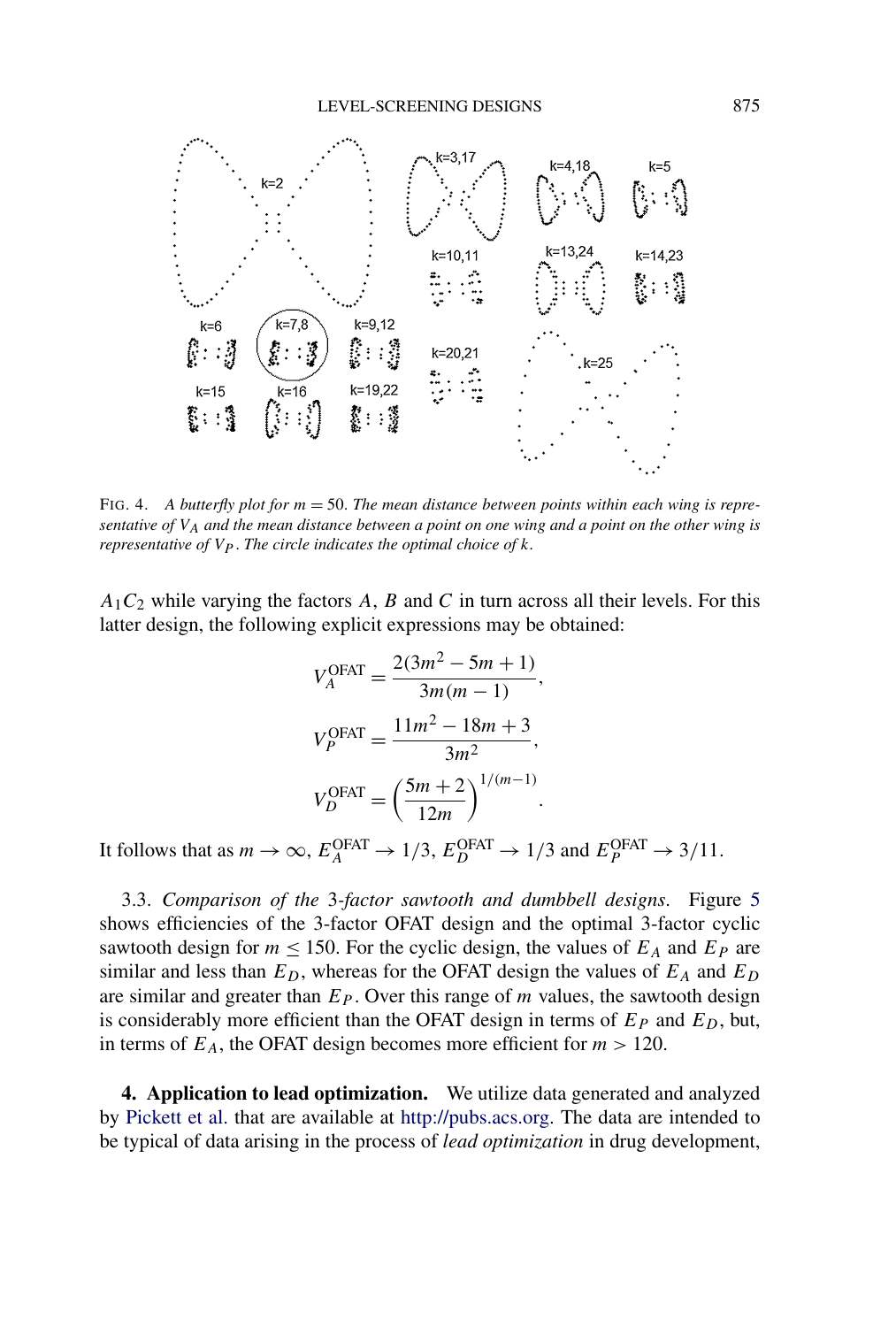

FIG. 5. *Efficiency measures for the optimal* 3*-factor cyclic sawtooth design and the* 3*-factor OFAT design*

where a promising compound (the *lead*) is improved by chemical modifications. In this application the compound can be modified at two sites,  $A$  and  $B$ , and  $50$ possible modifications (chemical reagents) were considered at each site. Thus, A and B are the factors and the different reagents are the levels of the factors. The basic compound was an inhibitor and the aim was to synthesize all  $50 \times 50$  possible modifications and measure their inhibitory strength ( $pIC_{50}$ ) by means of an assay. However, the "complete" data matrix has 796 missing values (32%), mostly because the modified compound could not be synthesized (23%) or because it was found to be inactive  $(7\%)$ , but also because occasionally the assay failed  $(1\%)$  or was not undertaken (1%).

The paper of [Pickett et al.](#page-18-0) [\(2011\)](#page-18-0) also goes on to apply sequential design through genetic algorithms to achieve good designs with at most 140 observations. A similar brief directs [Borrotti et al.](#page-18-0) [\(2014\)](#page-18-0) to develop algorithms for sequential design combining both genetic algorithm and statistical modeling ideas. We have instead concentrated on statistical design and inference ideas for fixed sample size design, which may be augmented at a later stage by further samples to explore the design space and modeling alternatives in the light of information gained.

In the analysis below, we exclude the five levels of each factor that have the largest number of missing values (A10, A13, A20, A23, A36; B26, B30, B36, B45, B50) to leave a  $45 \times 45$  array; most of the values omitted (397/426) were where the modified compound had not been synthesized and the overall incidence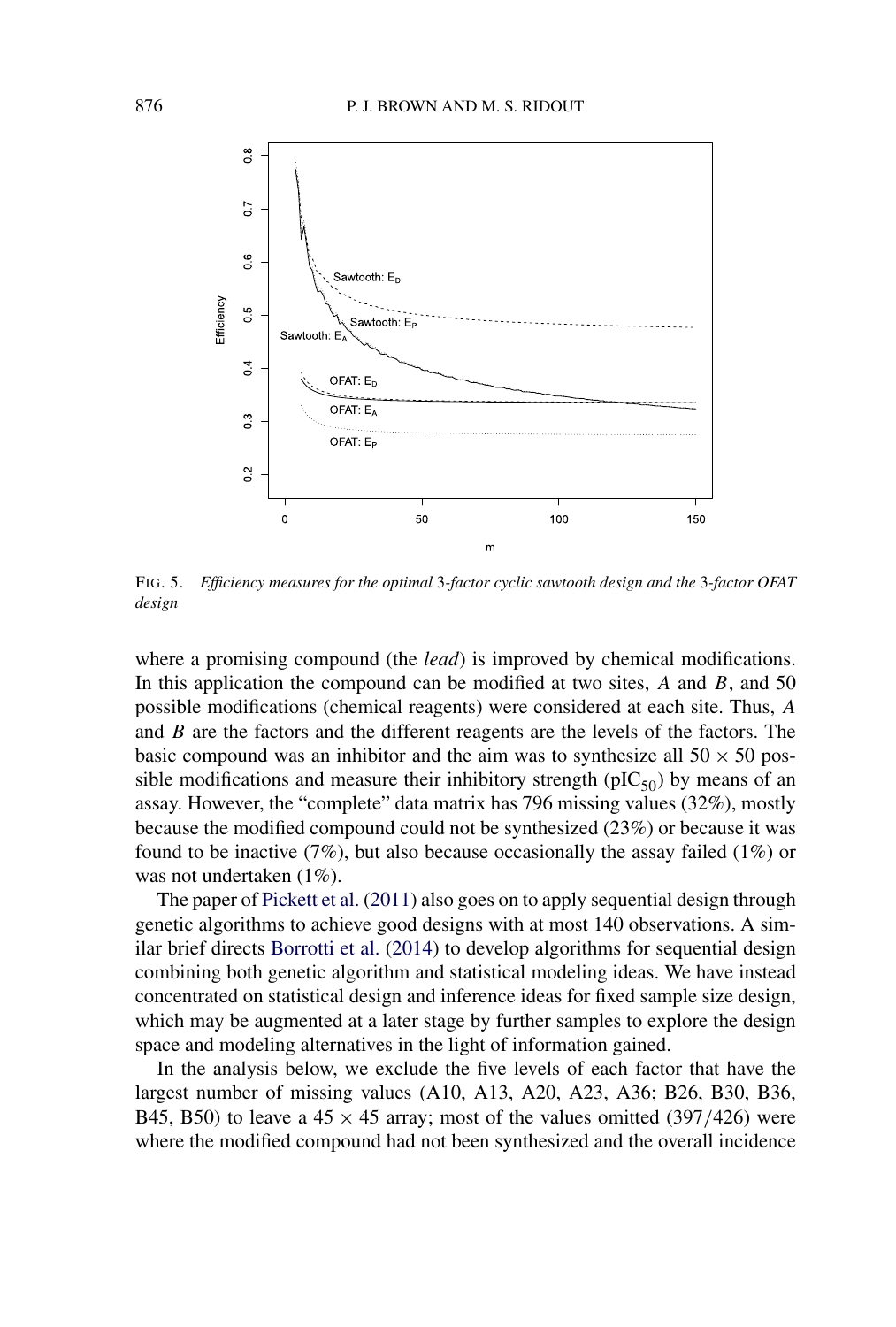of missing values is reduced to 18%. The motivation for excluding these factor levels was to give a fairer comparison of different designs, as explained below.

Fitting an additive model by adding the factors in either order yields the following analyses of variance:

| <b>Term</b> | d.ť. | МS    | Term     | d.f. | МS    |
|-------------|------|-------|----------|------|-------|
| A           | 44   | 2.92  | В        | 44   | 31.29 |
| $+ B$       | 44   | 31.71 | $+A$     | 44   | 3.34  |
| Residual    | 1566 | 0.13  | Residual | 1566 | 0.13  |

Evidently, any interaction effects are small in relation to the magnitude of the main effects. Moreover, while the factors are not orthogonal due to the minimal design and missing values, it is clear that varying the chemical structure at position  $B$  has a much greater effect on the strength of inhibition than varying the structure at position A. Indeed, fitting factor  $B$  on its own explained about 80% of the variation, whereas factor A on its own explained only 7.5%.

We consider designs with  $2m = 90$  points, except for the dumbbell design where there are no replicated values for the anchor point in the data set and the design therefore has only 89 points. While Section [2](#page-1-0) has given the theoretical efficiencies of the sawtooth and dumbbell designs, these results assume that there are no missing values. Given that 18% of the data are missing, no design will be able to estimate all of the main effect parameters and different criteria are required for comparing designs. Moreover, the performance of a design depends on the particular alignment of missing values. We therefore generated 1000 designs of each type for comparison and analyzed the available data for each design as outlined below.

For the dumbbell design, we assume that background pharmaceutical knowledge will enable us to select an anchor point that does not yield a missing response. Alternatively, this inability to synthesize could be checked by testing a single compound prior to the main experiment. If successful, then no extra compounds would be needed. If unsuccessful, then further compounds would need to be tested. However, with a proportion of  $q = 0.18$  compounds unable to be made, the expected waiting time is only  $q/(1-q) = 0.22$  extra compounds. Therefore, for the simulation we selected the anchor point at random from all treatment combinations with a nonmissing response. We note also that the dumbbell here has potentially 1 less observation than the sawtooth and other designs since there is no replication of the anchor point. The remainder of the design is determined by the anchor point. For the sawtooth, we used the design on the left of Figure [1](#page-3-0) (extended to  $m = 50$ ), after first applying a random permutation to the levels of  $A$  and  $B$  as outlined in Section [2.1.](#page-3-0)

In addition, we considered two further designs. The first simply chooses  $2m =$ 90 treatment combinations at random, without replacement. The second is the initial design of [Borrotti et al.](#page-18-0) who explored evolutionary designs based on the same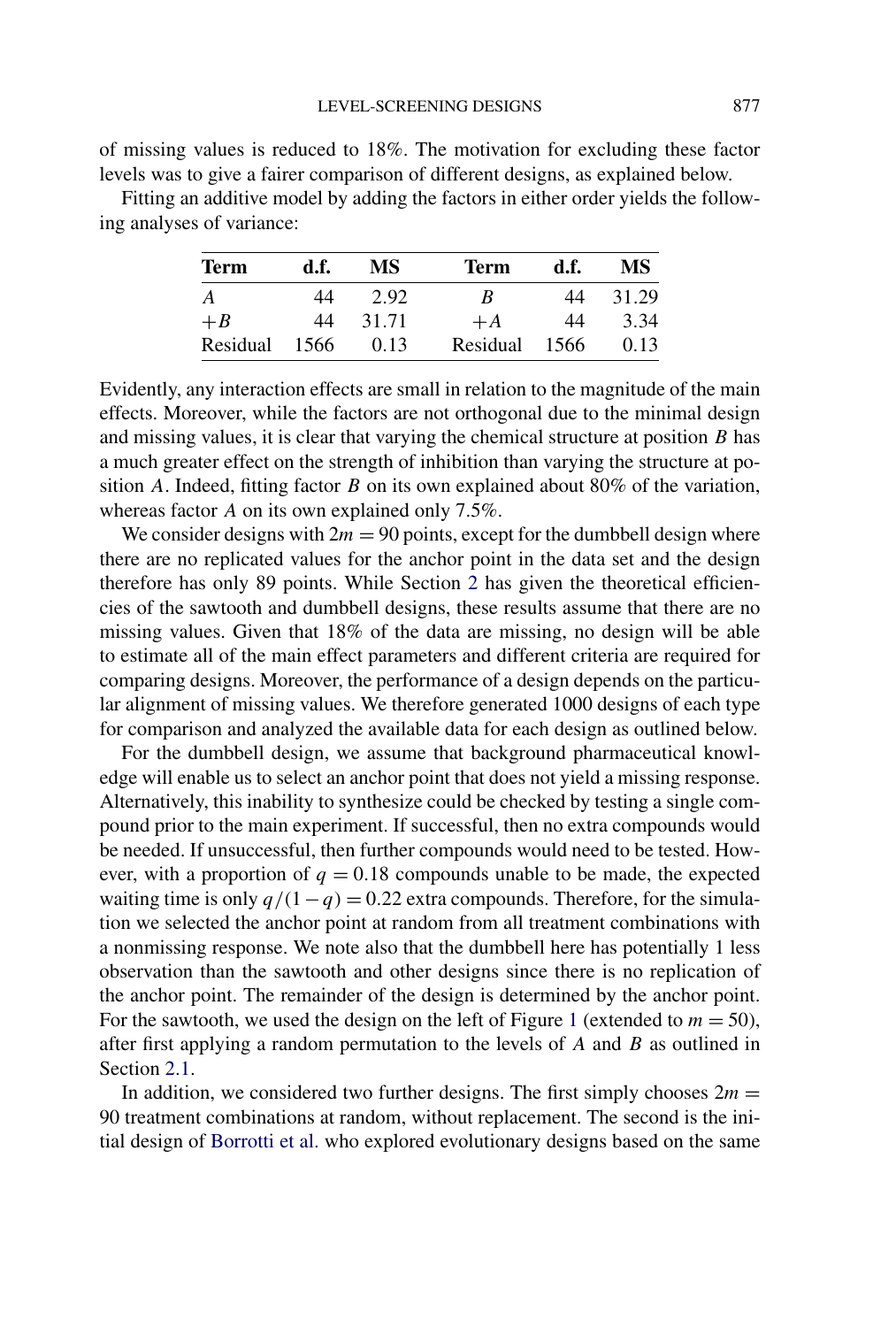data set. Their initial 2*m* observation fixed design generates treatment combinations by pairing each level of factor A with a randomly chosen level of factor  $B$ , and each level of factor  $B$  with a randomly chosen level of factor  $A$ . It is unclear whether the random choice of levels of the second factor is made with or without replacement, but we have assumed that this choice is done without replacement, which gives slightly better performance.

Neither of these latter designs would be desirable in the absence of missing values, since the probability that the resulting design can estimate all main effect parameters is small. For the design of [Borrotti et al.,](#page-18-0) it follows from Lemma [1](#page-4-0) that this probability is  $1/m$ , since this proportion is the fraction of all permutations of m objects that consist of just a single cycle. For the completely random design, the probability would be much smaller. However, in the presence of missing values, where no design can estimate all of the main effect parameters, these designs may be more competitive.

Designs were compared using the following criteria:

C1 The number of nonmissing values in the design (maximum 90).

C2 The proportion of the  $45^2$  (= 2025) treatment combinations for which predictions can be made.

C3 The standardized root mean squared prediction error, calculated as RMSPE/ $\hat{\sigma}$ , where  $\hat{\sigma} = 0.3571$  is the square root of the mean square error from fitting the additive main effect model to the full set of  $45<sup>2</sup>$  data points. The RM-SPE is calculated for all treatment combinations for which prediction is possible, but excluding the combinations that are present in the design.

C4 The average true response of the 10 treatment combinations that are *predicted* to have the highest response. This measure is used by Pickett et al.

C5 The Spearman rank correlation between the parameter estimates  $\hat{\alpha}_i$  from fitting the main effect of factor A to the data from the design and the corresponding parameter estimates from fitting the main effect of factor A to the full data set. A high value indicates reasonable agreement between the data from the experimental design and the full data set in terms of the rank ordering of the A parameters.

C6 Similar to C5, but based on factor B.

Figure 6 shows boxplots of these different measures, summarizing the 1000 individual designs of each type. The average number of nonmissing values (C1) was broadly similar for all types of design, though the values in individual experiments were more variable for the dumbbell design. If the full data set is used, without omitting the factor levels with the most missing values, the dumbbell design usually has fewer missing values than the other designs, because the dumbbell design is chosen conditionally on the anchor point having a nonmissing response. Excluding the factor levels with the most missing values means that the designs are at least broadly comparable.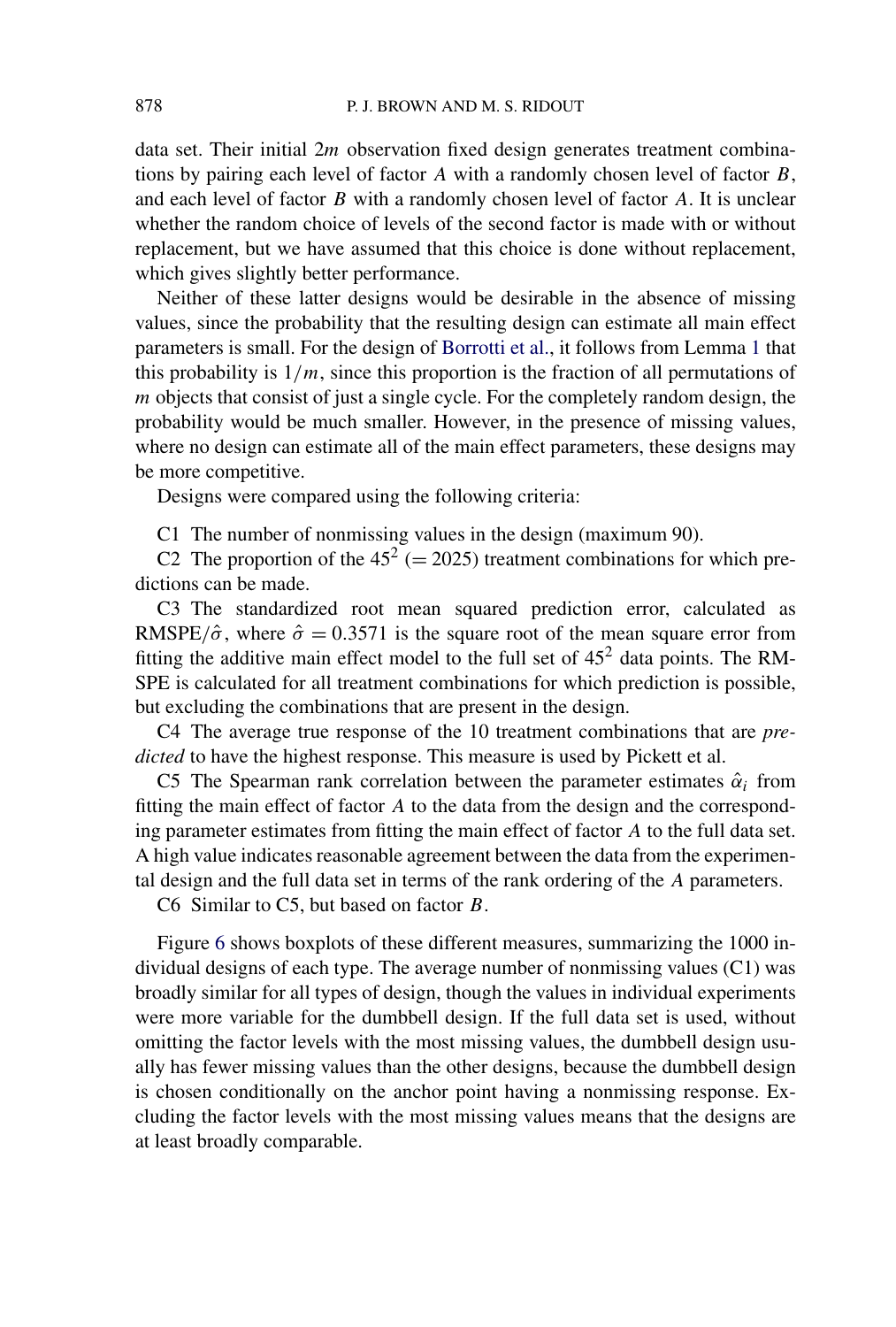<span id="page-16-0"></span>

FIG. 6. *Boxplots for* 1000 *simulations and* m = 45 *levels of A and B*: *comparative criteria*, (C3) *root mean square prediction error*, (C4) *best ten predictors*, (C5, C6) *rank correlation of predictions*, (C1, C2) *direct effect of missingness*, *for five types of design when applied to the lead optimization activity data set*.

Although it has little advantage in terms of missing values, the structure of the dumbbell design allows it to predict responses for a higher proportion of the combinations of factor levels (C2) on average than the other designs, though it occasionally performs poorly. The purely random design, which has the least structure of the designs considered, performs poorly on this criterion. Despite making more predictions on average than other designs, the dumbbell gives the most accurate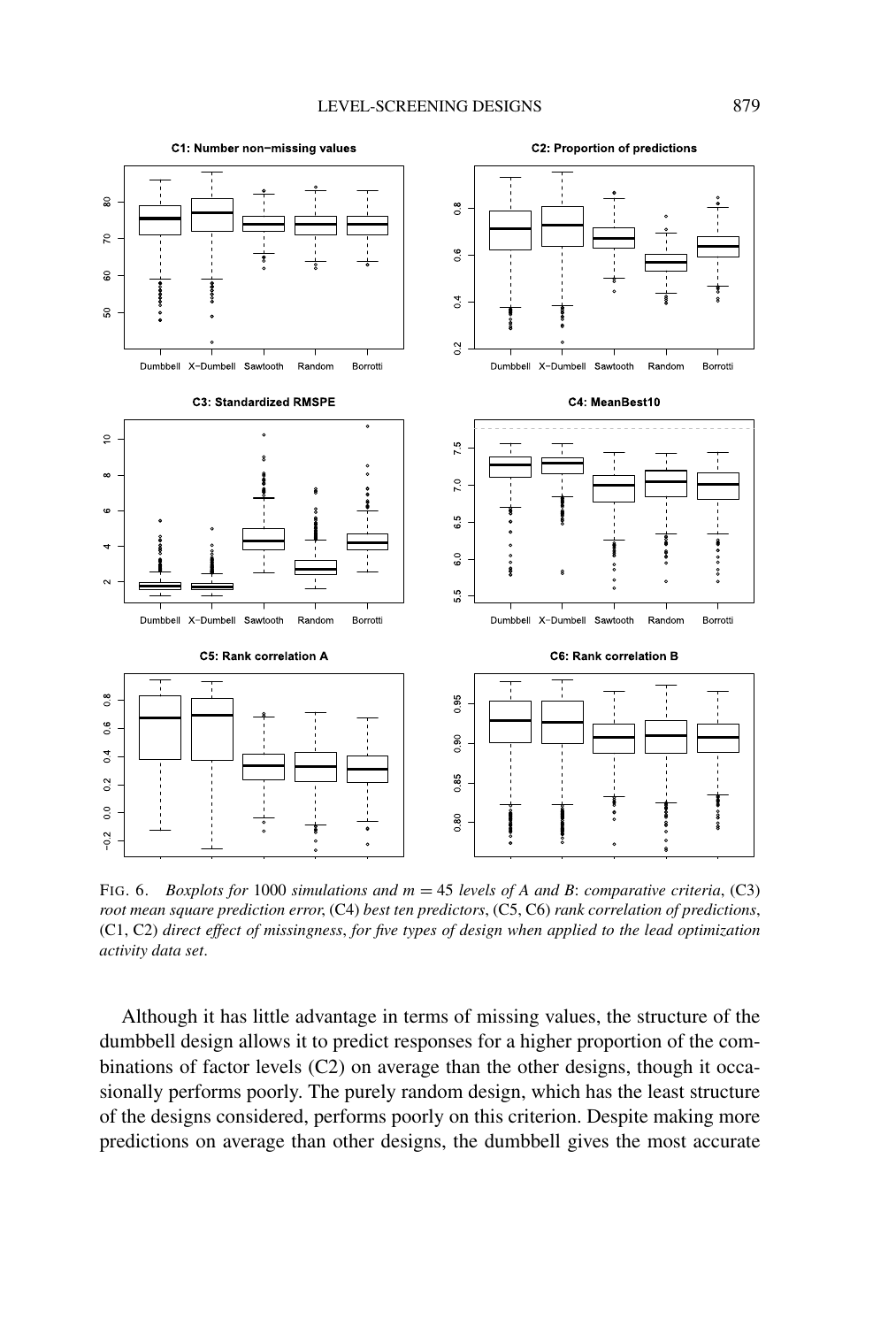predictions, as judged by the RMSPE (C3). The purely random design does better than the other two designs on this criterion, but it typically makes fewer predictions than the other designs.

On average, the mean response of the predicted top-10 treatment combinations (C4) is higher for the dumbbell design than for the other designs, which all perform similarly. The dumbbell design also has the best performance in terms of rank correlation (C5, C6). Rank correlation values are considerably higher for factor B than for factor A, reflecting the fact that the main effect parameter estimates differ more for factor  $B$  than for factor  $A$  in the full data set.

Overall, the dumbbell design appears to be the most satisfactory design, although occasionally it performs poorly due to missing data. This behavior is when an anchor point is chosen involving an A or B level (or both) for which there are very few compound combinations. The sawtooth design and the initial fixed design of [Borrotti et al.](#page-18-0) perform similarly. This concordance is not surprising since the designs are similar in general structure. In the absence of missing data, the sawtooth design performs at least as well and usually better, but the presence of nearly 20% missing data removes this advantage. The random design is not recommended because typically it leads to fewer predictions than other designs.

These design comparisons remain pertinent to a wider inferential process in which further responses are compared (see Section [2\)](#page-1-0).

**5. Discussion.** We have described approaches to design in situations where there are few factors but each is at many levels. These designs assume main-effects models. They are evidently good for the data in the application which shows little interaction. The f m observations or, more generally,  $\sum_{i=1}^{f} m_i$  with  $m_i$  levels to the *i*th factor, are near minimal with just one spare degree of freedom when there are two factors. Various strategies are natural for augmenting such designs. One might surmise that interactions are much more likely between factor levels which have sizeable main effects. There might be information on quantitative variables, for example, solubility, molecular size and dipole moment, that underlie the factors, and they may enable grouping of levels through reagent similarity. All these considerations can be part of an augmentation process which is enabled and facilitated by the minimal designs we have described. Much is known about two-factor designs, but for three-factor and higher designs many questions are still open and even connectivity issues can be problematic [\[Wynn](#page-19-0) [\(2008\)](#page-19-0)]. The appeal of cyclic designs [see [John and Williams](#page-18-0) [\(1995\)](#page-18-0)] is that they are connected and easy to analyze, and often near optimal, although not necessarily optimal (see below).

The sequential genetic algorithms of [Pickett et al.](#page-18-0) [\(2011\)](#page-18-0) and the hybrid versions such as [Borrotti et al.](#page-18-0) [\(2014\)](#page-18-0) take a more machine learning approach and the algorithms involve ideas with biological roots such as "crossover" and "mutation" of levels. In the genetic algorithm of [Pickett et al.](#page-18-0) [\(2011\)](#page-18-0) there are 10 equal sized generations, each of 14 observations, allowing a total experimental design of 140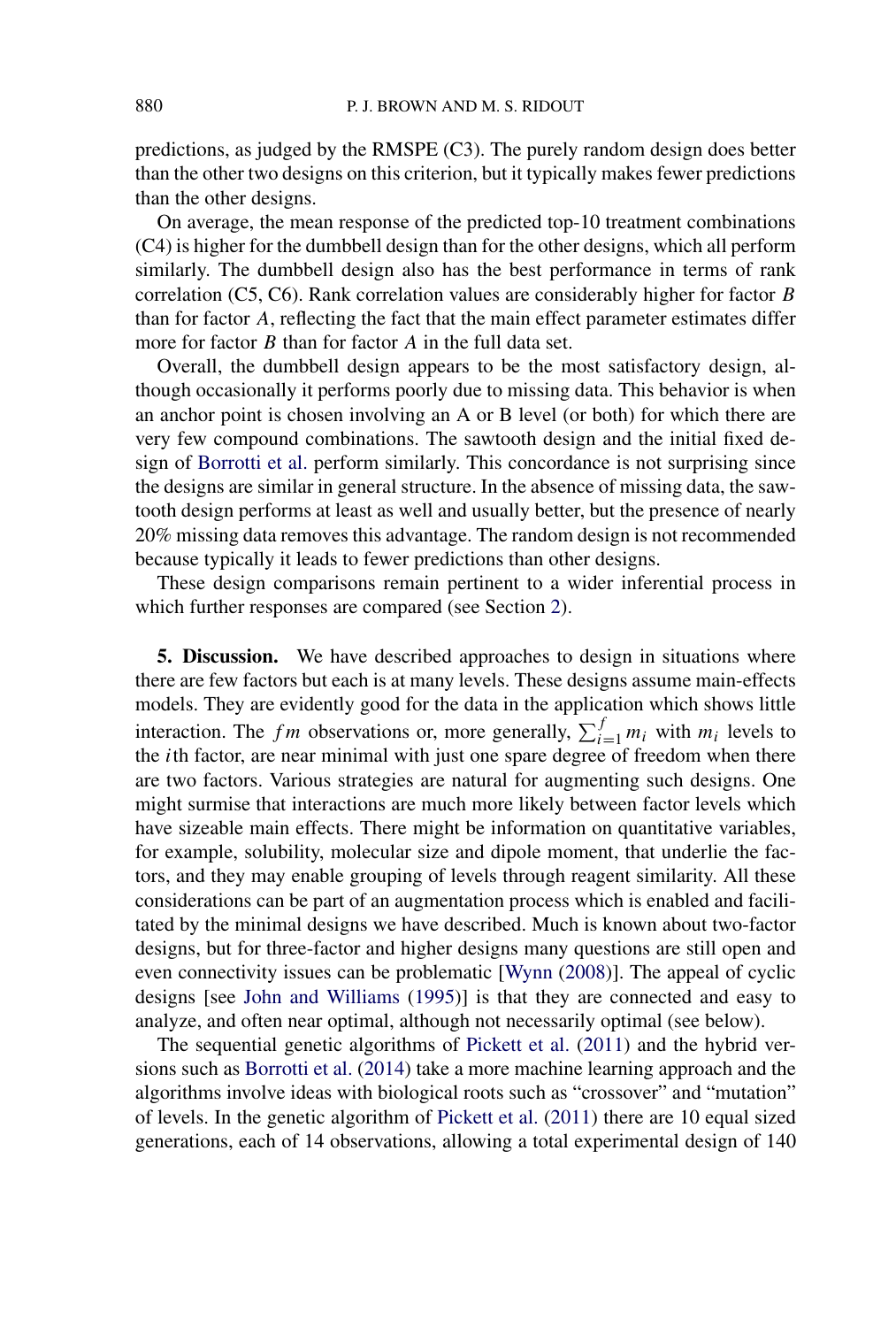<span id="page-18-0"></span>observations. Borrotti et al. (2014), on the other hand, take a large initial sample of 100, as detailed in Section [4.](#page-11-0) This sample size potentially allows estimation of all main effects provided there are (i) no missing data and (ii) no internal cycles as discussed in Lemma [1.](#page-4-0) This initial sample acts as a base for subsequent data selection guided by random forest modeling, and further sets of 10 observations are generated with just four generations allowed by the total resource restriction of 140 observations.

The potential Achilles heel of the dumbbell design is the need for an anchor point. However, it is clear from Pickett et al. (2011) that it need not be a problem as there is sufficient pharmaceutical knowledge about the availability of some compounds. In fact, they seed their first generation with two compounds which were known to be active. When little is known, a pretest of the anchor point can ensure that the compound can be made.

Although the dumbbell is a one-factor-at-a-time (OFAT) design, with suboptimal properties in general, in this two-factor case we have proved it to be P-optimal and near A-optimal, with a slight modification giving strict A-optimality.

Our use of a particular class of generators for 3-factor cyclic designs was motivated by an exhaustive search of generators for factors with up to 12 levels. However, we emphasize that these designs are not necessarily optimal outside the class of cyclic designs. A concrete example of a slightly more efficient design for  $m = 4$ is

| Factor A 1 1 1 2 2 2 3 3 3 4 4 4                                                          |  |  |  |  |  |  |
|-------------------------------------------------------------------------------------------|--|--|--|--|--|--|
| Factor B $1\quad 3\quad 4\quad 1\quad 2\quad 4\quad 2\quad 3\quad 4\quad 1\quad 2\quad 3$ |  |  |  |  |  |  |
| Factor C 1 3 2 2 3 4 4 1 3 4 1 2                                                          |  |  |  |  |  |  |

Like the cyclic design, it has equal replication of the levels of each factor, but, unlike the cyclic design, these cannot be arranged into complete "sets." The efficiency factors for this noncyclic design, with those of the optimal cyclic design in brackets, are  $E_D = 0.777$  (0.774),  $E_A = 0.776$  (0.769) and  $E_P = 0.793$  (0.787). An interesting question for future research is whether noncyclic designs can give more substantial gains in efficiency for larger m.

As we have mentioned above, our statistical approach has focused on the first stage of experimentation and further observations may be added to tap into data missing by virtue of inability to synthesize compounds or possible interactions. A different supplementation in light of first phase analysis would take the  $k_A$  "significant" A effects and  $k_B$  significant B effects, ordering both sets of effects separately according to their size. It would then add a further supplementary set of  $max(k_A, k_B)$  additional observations, pairing the  $k_A$  levels of  $\overline{A}$  with those of  $\overline{B}$ in order, recycling if necessary, adding a sawtooth or even completely crossing the two sets if there are few of them. More formal decision theoretic methods or ones based on entropy [Meyer, Steinberg and Box (1996)] are also a possible rich area for further research, especially in the context of multiple responses and their competing demands. Our designs can offer an important ingredient to the process of lead optimization.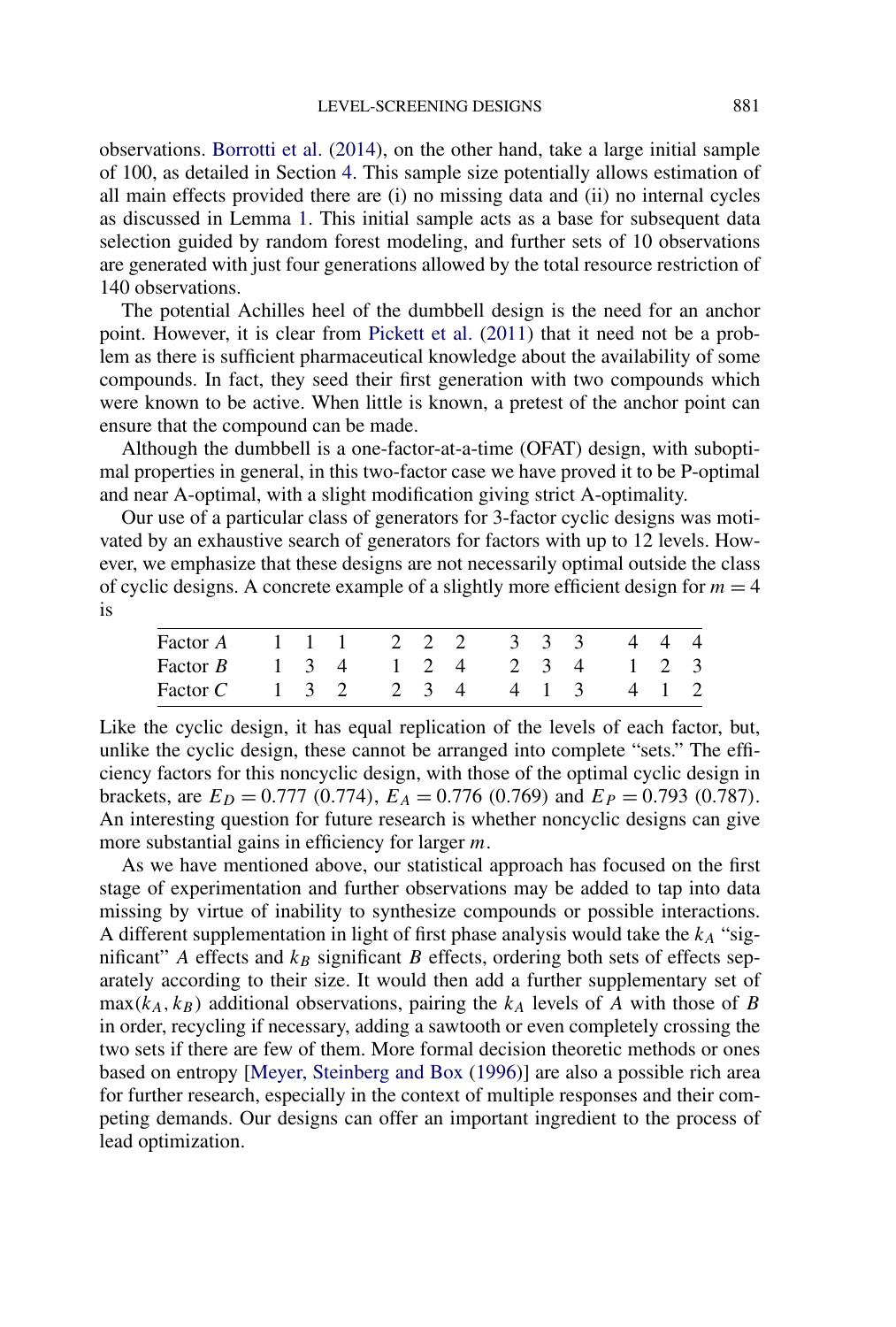<span id="page-19-0"></span>**Acknowledgments.** We are grateful to Dr. Darren Green and researchers at GlaxoSmithKline Research and Development, UK, for their advice and discussions on features of the data and to Professor Irene Poli and researchers at the European Centre for Living Technology, Universita Foscari, Venice, for discussions on Evolutionary Model Design. The first author is grateful for discussions with Professor Henry Wynn which led to clarification of connectivity issues. We also thank a referee and Associate Editor, whose comments led to considerable improvements to the paper.

#### SUPPLEMENTARY MATERIAL

**Supplement: Level-screening, proofs, correlations and code** (DOI: [10.1214/](http://dx.doi.org/10.1214/16-AOAS916SUPP) [16-AOAS916SUPP](http://dx.doi.org/10.1214/16-AOAS916SUPP); .pdf). The Supplement contains proofs of Lemma [1](#page-4-0) and Theorem [1,](#page-6-0) results about correlations between estimators and details of efficient computations for the 3-factor sawtooth design.

#### REFERENCES

- ATKINSON, A. C. and DONEV, A. N. (1992). *Optimum Experimental Designs*. Oxford Univ. Press, Oxford.
- BAILEY, R. A. (2007). Designs for two-colour microarray experiments. *J*. *R*. *Stat*. *Soc*. *Ser*. *C*. *Appl*. *Stat*. **56** 365–394. [MR2409757](http://www.ams.org/mathscinet-getitem?mr=2409757)
- BALANI, S. K., MIWA, G. T., GAN, L. S. and LEE, F. W. (2005). Strategy of utilizing in vitro and in vivo ADME tools for lead optimisation and drug candidate selection. *Current Topics in Medicinal Chemistry* **5** 1033–1038.
- BORROTTI, M., MARCH, D. D., SLANZI, D. and POLI, I. (2014). Designing lead optimisation of MMP-12 inhibitors. *Comput*. *Math*. *Methods Med*. **2014** 258627.
- BOX, G. E. P., HUNTER, J. S. and HUNTER, W. G. (2005). *Statistics for Experimenters*: *Design*, *Innovation*, *and Discovery*, 2nd ed. Wiley-Interscience, Hoboken, NJ. [MR2140250](http://www.ams.org/mathscinet-getitem?mr=2140250)
- BROWN, P. J. and RIDOUT, M. S. (2016). Supplement to "Level-screening designs for factors with many levels." DOI[:10.1214/16-AOAS916SUPP](http://dx.doi.org/10.1214/16-AOAS916SUPP).
- DANIEL, C. (1973). One-at-a-time plans. *J*. *Amer*. *Statist*. *Assoc*. **68** 353–360.
- DETTE, H. and O'BRIEN, T. E. (1999). Optimality criteria for regression models based on predicted variance. *Biometrika* **86** 93–106. [MR1688074](http://www.ams.org/mathscinet-getitem?mr=1688074)
- FRANCK, C. T., NIELSEN, D. M. and OSBORNE, J. A. (2013). A method for detecting hidden additivity in two-factor unreplicated experiments. *Comput*. *Statist*. *Data Anal*. **67** 95–104. [MR3079590](http://www.ams.org/mathscinet-getitem?mr=3079590)
- HALL, W. B. and WILLIAMS, E. R. (1973). Cyclic superimposed designs. *Biometrika* **60** 47–53. [MR0359203](http://www.ams.org/mathscinet-getitem?mr=0359203)
- JOHN, J. A. and WILLIAMS, E. R. (1995). *Cyclic and Computer Generated Designs*, 2nd ed. *Monographs on Statistics and Applied Probability* **38**. Chapman & Hall, London. [MR1382127](http://www.ams.org/mathscinet-getitem?mr=1382127)
- KERR, M. K. and CHURCHILL, G. A. (2001). Experimental design for gene expression microarrays. *Biostatistics* **2** 183–201.
- MEYER, R. D., STEINBERG, D. M. and BOX, G. E. P. (1996). Follow-up designs to resolve confounding in multifactor experiments (with discussion). *Technometrics* **38** 303–313.
- PICKETT, S. D., GREEN, D. V. S., HUNT, D. L., PARDOE, D. A. and HUGHES, I. (2011). Automated lead optimisation of MMP-12 inhibitors using a genetic algorithm. *ACS Medicinal Chemistry Letters* **2** 28–33.